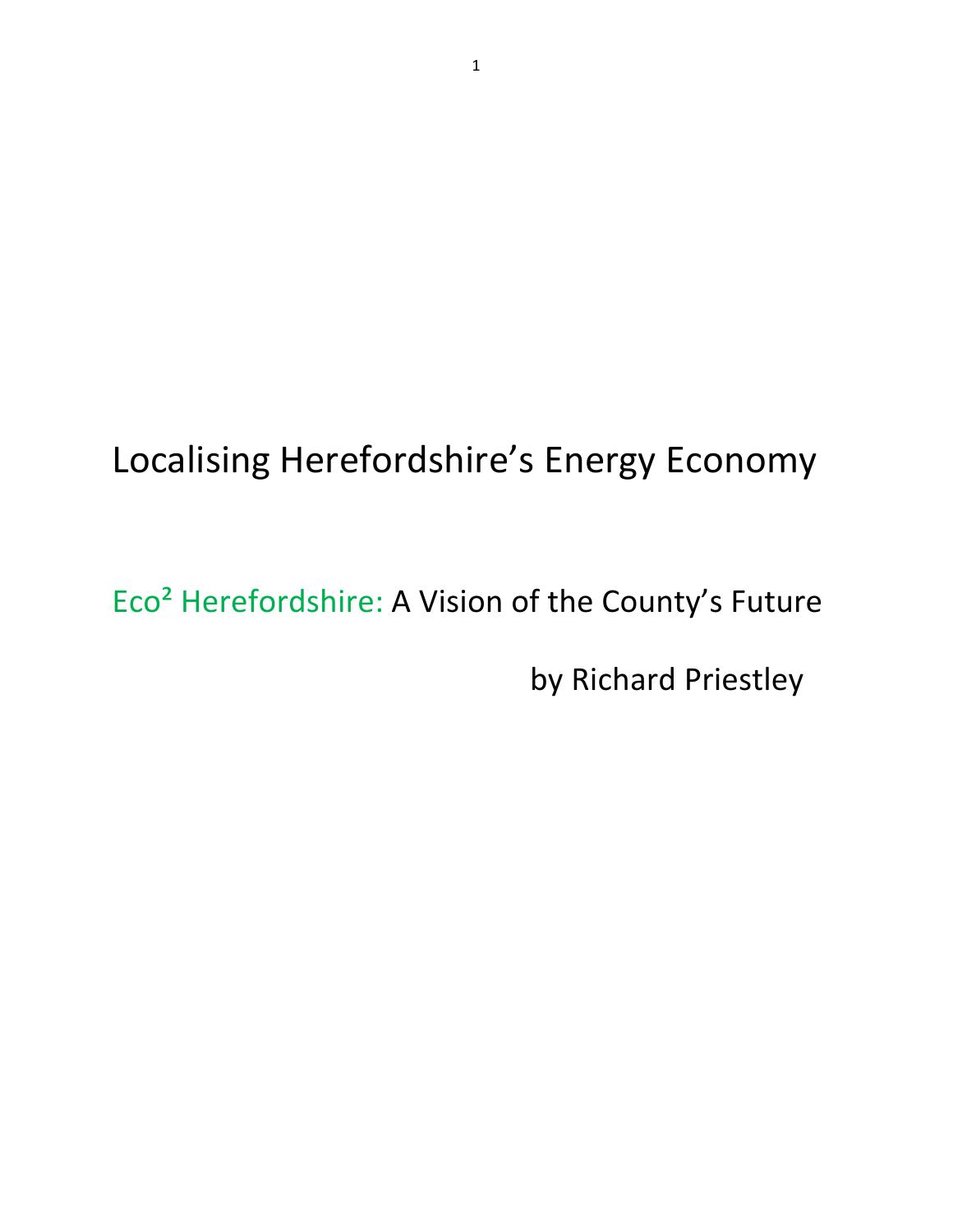Author's Note

This report has been funded through the Department of Energy and Climate Change's Local Energy Assessment Fund (DECC/LEAF)<sup>1</sup> and is part of Herefordshire New Leaf's work in this programme. It has also been written as part of the author's emerging and wider association with the Bulmer Foundation. Thanks are given to all these organisations for their support.

I have been helped in my understanding of energy and climate-related issues by many people over the years, perhaps none more so than David Olivier. I am also grateful for editorial suggestions from Dave Prescott, Rob Garner and Glenn Storhaug.

While every effort has been made to ensure accuracy errors may remain. Obviously before any financial investments are made, in part perhaps inspired by ideas in this report, more detailed feasibility studies and due diligence will be required.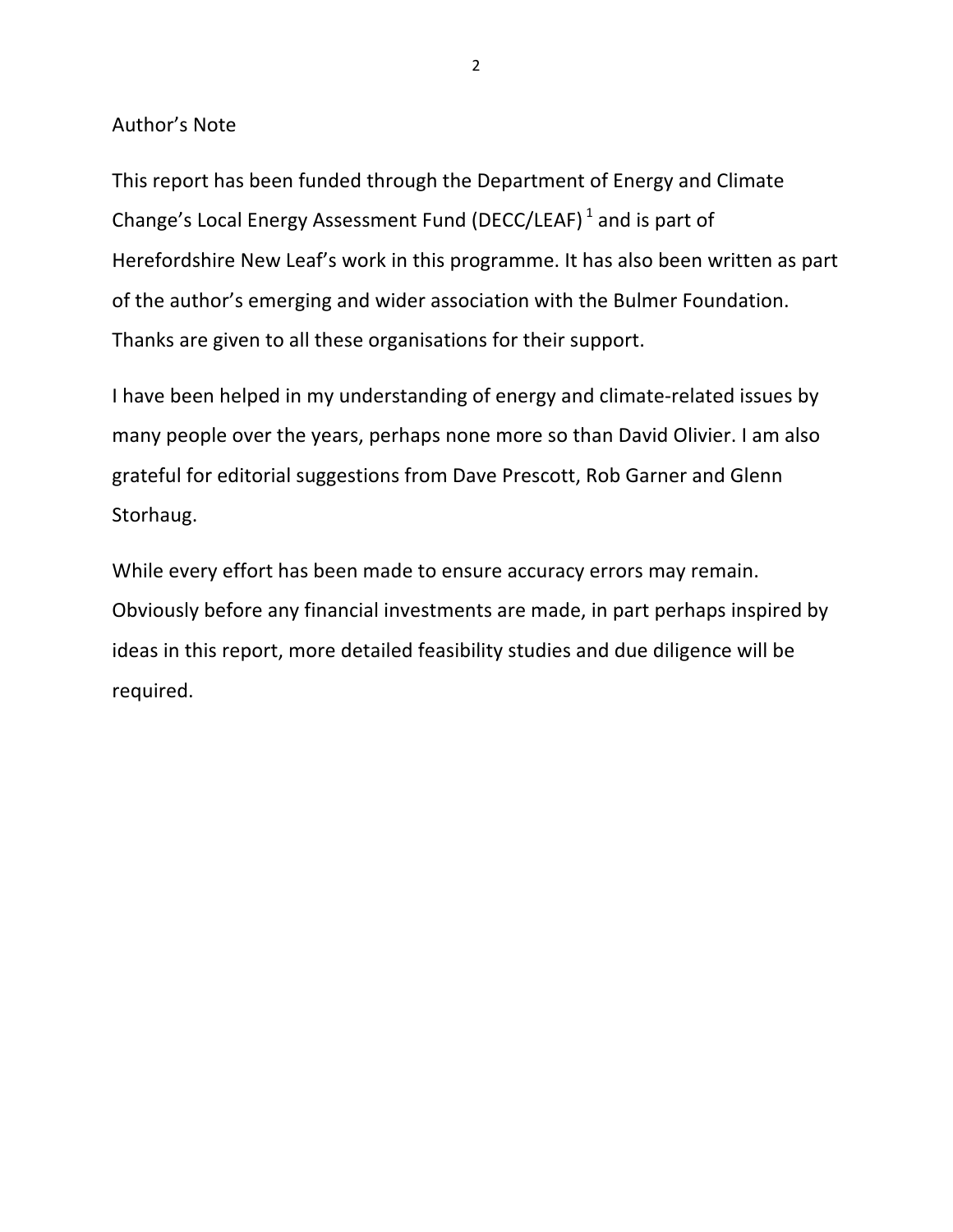# Contents:-

| <b>Executive Summary</b>                                          | page 4  |
|-------------------------------------------------------------------|---------|
| 1, Introduction                                                   | page 5  |
| 2, Energy After Cheap Oil                                         | page 6  |
| 3, Learning from Europe                                           | page 8  |
| 4, Eco-Island Project                                             | page 10 |
| 5, Richard Priestley & Eco <sup>2</sup> Herefordshire             | page 11 |
| 6, Transforming Energy Use in Herefordshire                       | page 13 |
| 7, Economic Challenges & Opportunities                            | page 17 |
| 8, Carbon Reduction & Maximizing Diverse Benefits                 | page 18 |
| 9, Energy Efficient Herefordshire: The Built Environment          | page 20 |
| 10, Energy Efficient Herefordshire: Transport                     | page 22 |
| 11, Energy Efficient Herefordshire: Agriculture, Food and Farming | page 25 |
| 12, Building the Partnerships, Doing the Work                     | page 26 |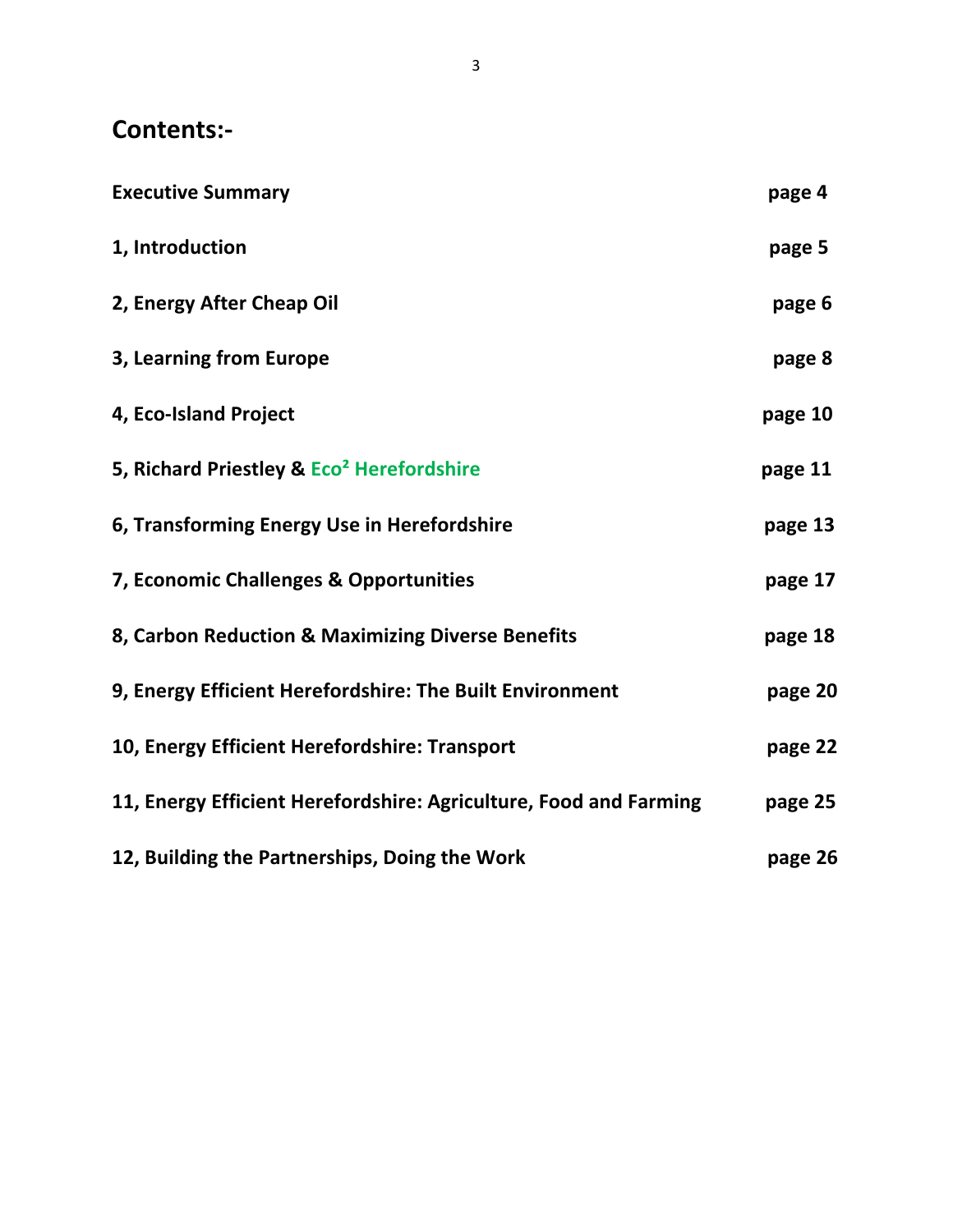#### **Executive Summary**

Currently Herefordshire spends about half a billion pounds per year on energy. The vast majority comes from fossil fuels, which are projected to become increasingly expensive. Nearly all of this money leaves the county; most leaves the UK altogether.

By investing in radical energy reduction and renewable energy generation, Herefordshire could turn this £0.5bn annual outflow into a major financial inflow. At the same time it could surpass carbon reduction targets, increase energy security, reduce fuel poverty, improve health and wellbeing, and develop education, training, and employment opportunities.

Pioneering communities in Europe have already achieved very high levels of energy autonomy. For example, over the last 20 years, the small Austrian town of Güssing (pop. 3,800) has turned their  $\epsilon$ 6m annual energy bill into a  $\epsilon$ 15m annual income through the local ownership, generation and supply of renewable electricity, heating and transport fuels. The transformation was instigated by a pioneering mayor and driven forward by a supportive and highly engaged local council. Among other benefits, 1,100 new jobs have been created, helping to reverse the outflow of young people from the area.

Similar transformations have taken place in many places, notably in the Bavarian town of Wildpoldsried and in Frederikshavn in Denmark. In fact, as of March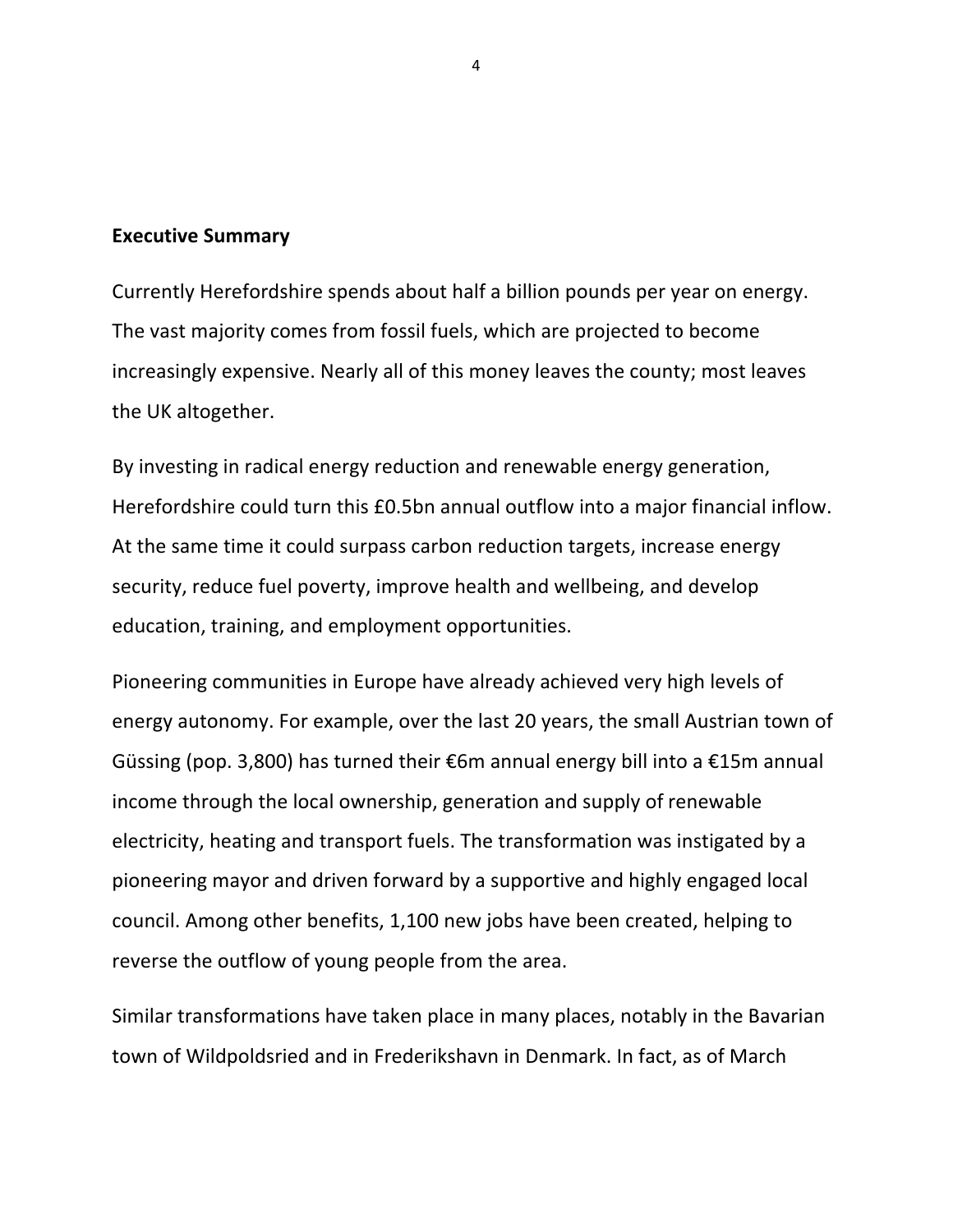2012, the goal of achieving 100% renewables for all sectors of the economy (electricity, heating and transport) is now official government policy in Denmark.

Partnership working is a key aspect of the proposed changes. Dialogue between political, business, environmental and community groups will improve further as we work to form a common set of goals and priorities. This report sketches out how such a future might be achieved in Herefordshire, as a contribution to current debates about visions for the county. Against a background of everincreasing energy bills, the time is now right for a revolutionary shift in the county's energy economy.

# **1, Introduction**

The prospect of a future using 100%, or nearly 100%, renewable forms of energy for heat, transport and electricity, is becoming ever more technologically possible, economically desirable and ecologically necessary. This report seeks to sketch out a positive vision for such a future for the county of Herefordshire.<sup>2</sup>

Herefordshire spends something of the order of half a billion  $E$ /year on importing energy (electricity, gas, petrol and oil) into the county for all uses in all sectors of its economy.<sup>3</sup> This money leaves the county; virtually none remains to be recirculated in the local economy. This is a tremendous drain on our economy. Converting the economy of the county to one based on locally owned and controlled renewables is the greatest economic opportunity in the history of the county.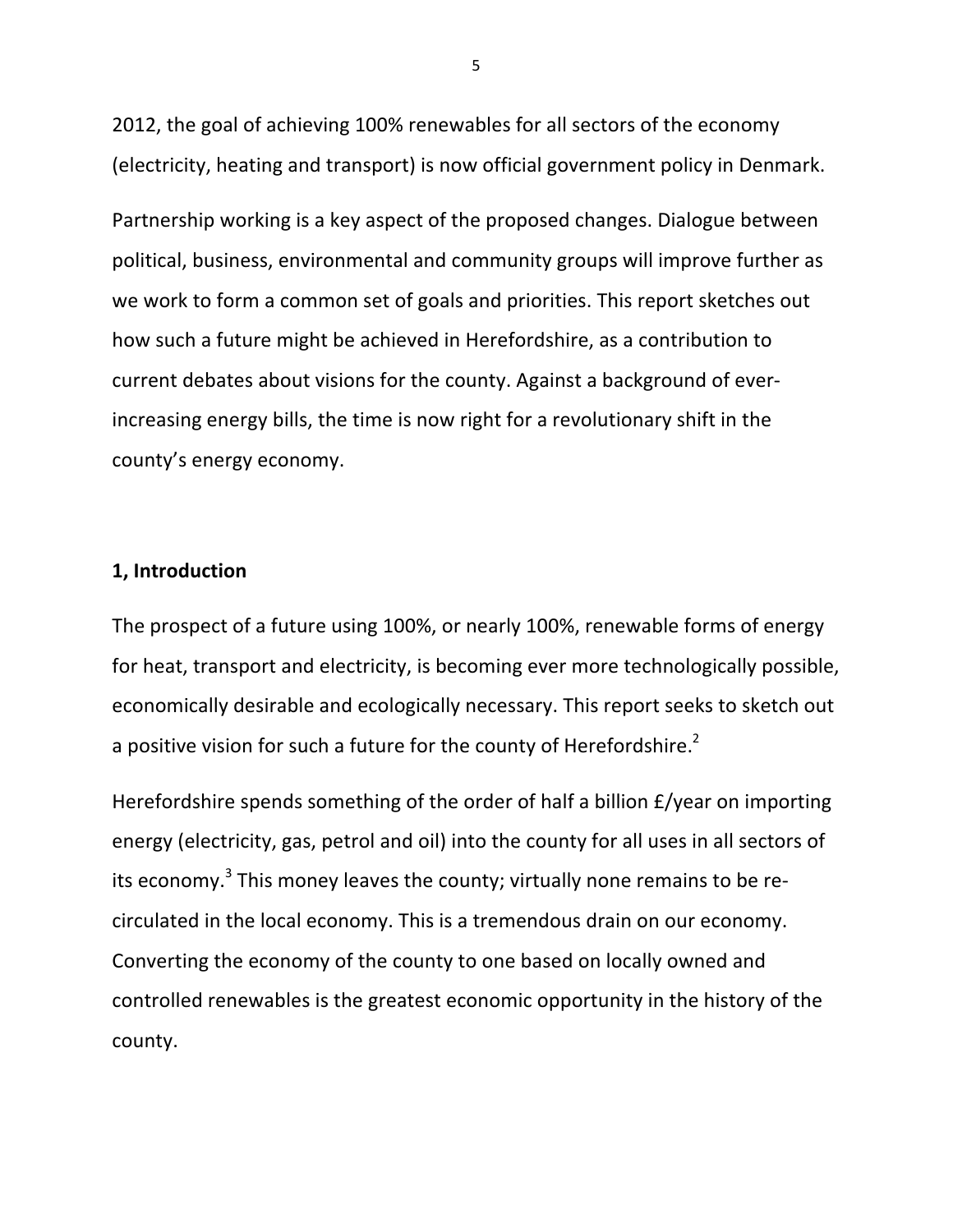In 2009, according to the most recent data produced by the Department of Energy and Climate Change, Herefordshire had per capita carbon emissions of 8.6 tonnes. This figure has fallen somewhat over recent years, but needs to fall more rapidly to meet Climate Change goals. Also it may be the case that some of this recent fall is due to outsourcing production or a reduction in economic activity due to the recession. The challenge across the UK is to demonstrate that carbon emissions are falling rapidly and consistently over time, irrespective of what is happening in the economy. The figures are challenging. In 1990 Herefordshire emitted 1.7 million tonnes per annum; by 2050 the target is an 80% reduction, which is down to 340,000 tonnes, or an annual reduction of 28,670 tonnes every vear for the next 38 years.<sup>4</sup>

A large and growing number of people are in fuel poverty as fuel prices rise. Much of the housing stock is old, drafty and poorly insulated, although recent efforts to improve this should be acknowledged. The current economic recession exacerbates the numbers in fuel poverty. These numbers are deeply concerning. In 2009 32.2% of the population were regarded to be in fuel poverty and this figure will undoubtedly have risen over the last three years as fuel prices have risen substantially during this period, far faster than either the thermal efficiency of the housing stock or average wages.

The question is: could Herefordshire reduce this haemorrhaging of nearly half a billion pounds per annum to zero, or virtually zero? Could we not only meet but exceed carbon reduction goals, and reduce or eliminate the numbers living in fuel poverty? Could all this be achieved while transforming the economy of the county to create sustainable forms of prosperity, creating many thousands of new jobs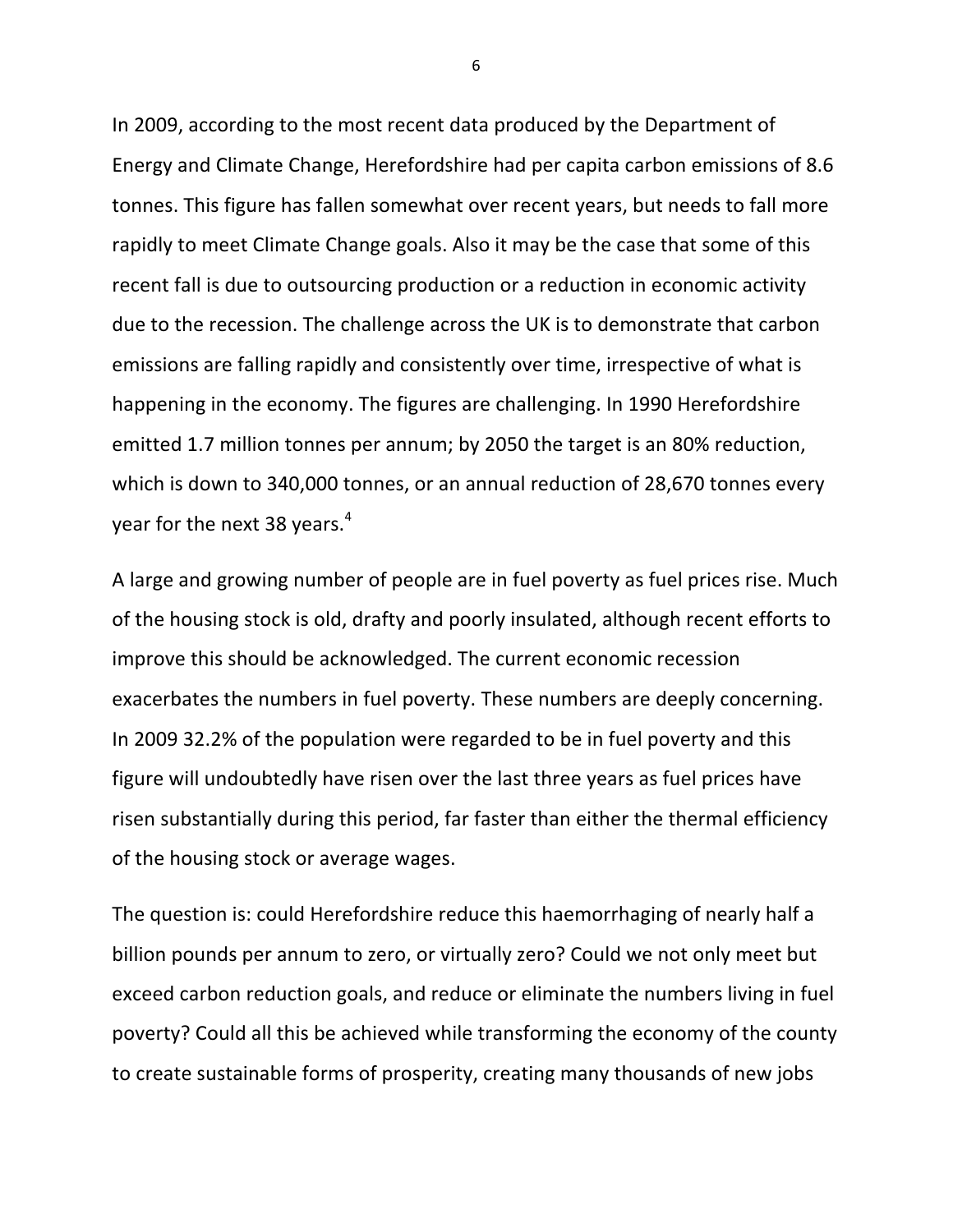and businesses, including a huge diversity of new types of employment, some of which would rejuvenate the agricultural sector? Could we reduce debt and reduce financial risks associated with the global economy by investing heavily in the local green economy? Could we achieve all these desirable economic goals while simultaneously achieving a great number of other desirable social and ecological goals, such as dramatic falls in carbon emissions, increased biodiversity and improved health and wellbeing for the people of Herefordshire? The answer of this author is emphatically YES. Transforming the generation and use of energy within the county is the process on which we can hang these other benefits.

# **2, Energy After Cheap Oil**

The kind of economy we have in Herefordshire, as in the rest of the industrial and industrializing world, has been built during the era of cheap, apparently abundant and seemingly benign fossil fuels. That era is over.<sup>5</sup> Many experts believe that we now are in the post Peak Oil era. Whilst other commentators oppose that view, it is almost universally agreed that oil prices are likely to rise, erratically but persistently. Climate change means it is increasingly unwise to keep burning fossil-fuels using existing technology. Globally renewable forms of energy are being developed at an exponential rate of growth. To repeat my opening sentence: the prospect of a future using 100%, or nearly 100%, renewable forms of energy for heat, transport and electricity is becoming ever more technologically possible, economically desirable and ecologically necessary.

Many academic works are now being produced which seek to show how various regions, countries or the whole world could move in a similar direction. In the UK context the Centre of Alternative Technology has produced 'Zero Carbon Britain'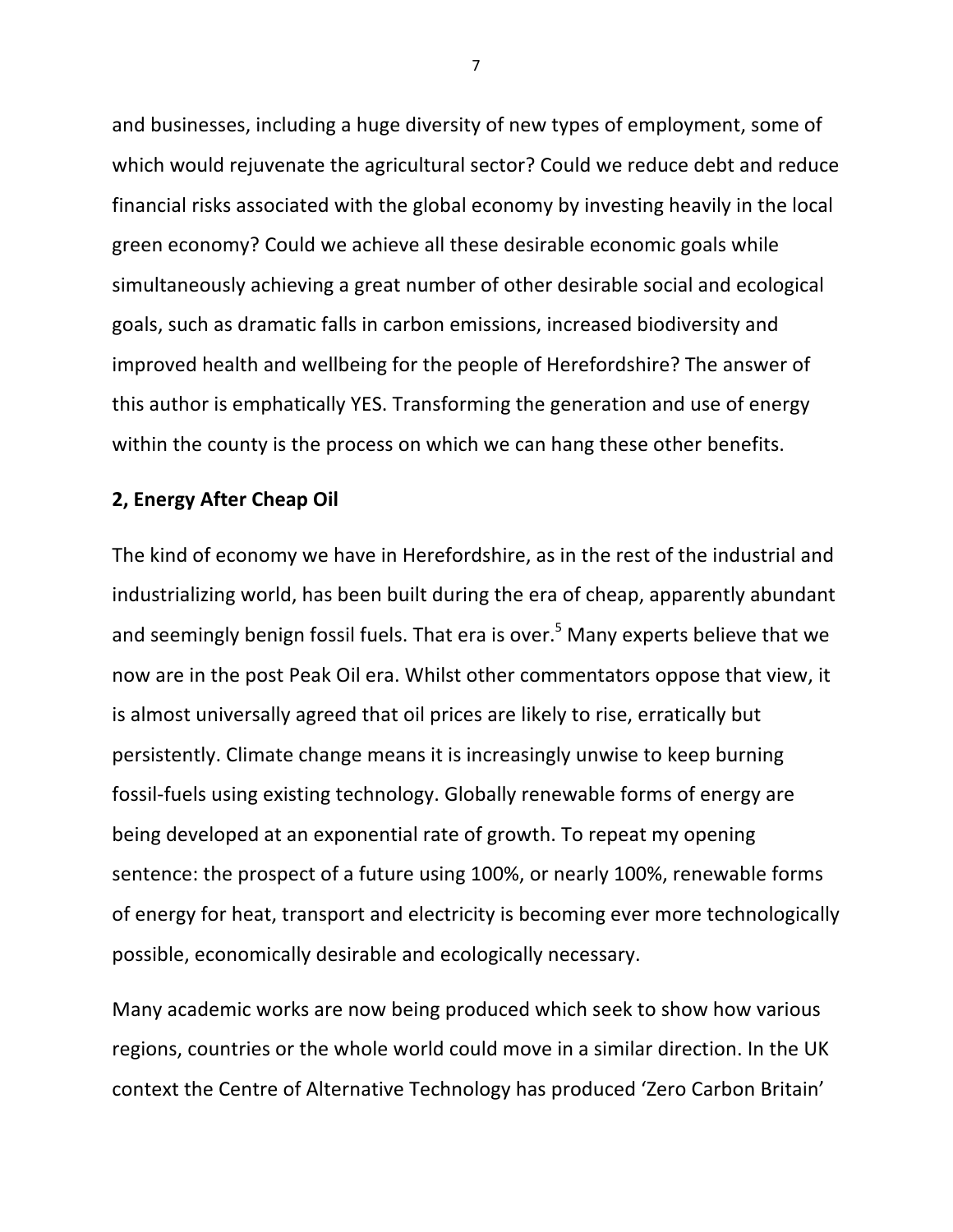and local authors David Olivier and Andy Simmonds have just published 'Less is More'. In the USA the work of Mark Jacobson, Mark Delucchi and Roy Morrison are all of interest, as in the global and European context are many of the reports of the Desertec Foundation and the writings of Gregor Czisch. The evidence base that a 100% renewable energy future is theoretically, practically and beneficially achievable is growing by the day. $6$ 

Often the best results can be achieved by maximizing energy efficiency. This is particularly the case in the built environment where huge energy savings can be made through good design and construction. The construction of every new building presents us with the opportunity to build radically differently and better. Eco-retrofitting existing properties will reduce fuel poverty, energy bills and carbon emissions while creating many new jobs. Transport, industry, commerce and agriculture, like buildings, can all be redesigned and adapted to fit a lean energy future. By so doing a surprising range of benefits can be realised.

Where renewable energy is being developed and deployed with local ownership and control there are a growing number of examples of places achieving a great diversity of economic, ecological and social benefits simultaneously.

Small towns with large rural hinterlands can generally make the transition to a 100% locally generated renewables based economy, for heating and transport fuels as well as electricity, a lot more easily than larger cities. Many of the most impressive examples so far are from smaller towns and villages, many of which are comparable in size, resource base and possibilities to our county towns. Bigger towns will find it harder, and the world's mega-cities will almost certainly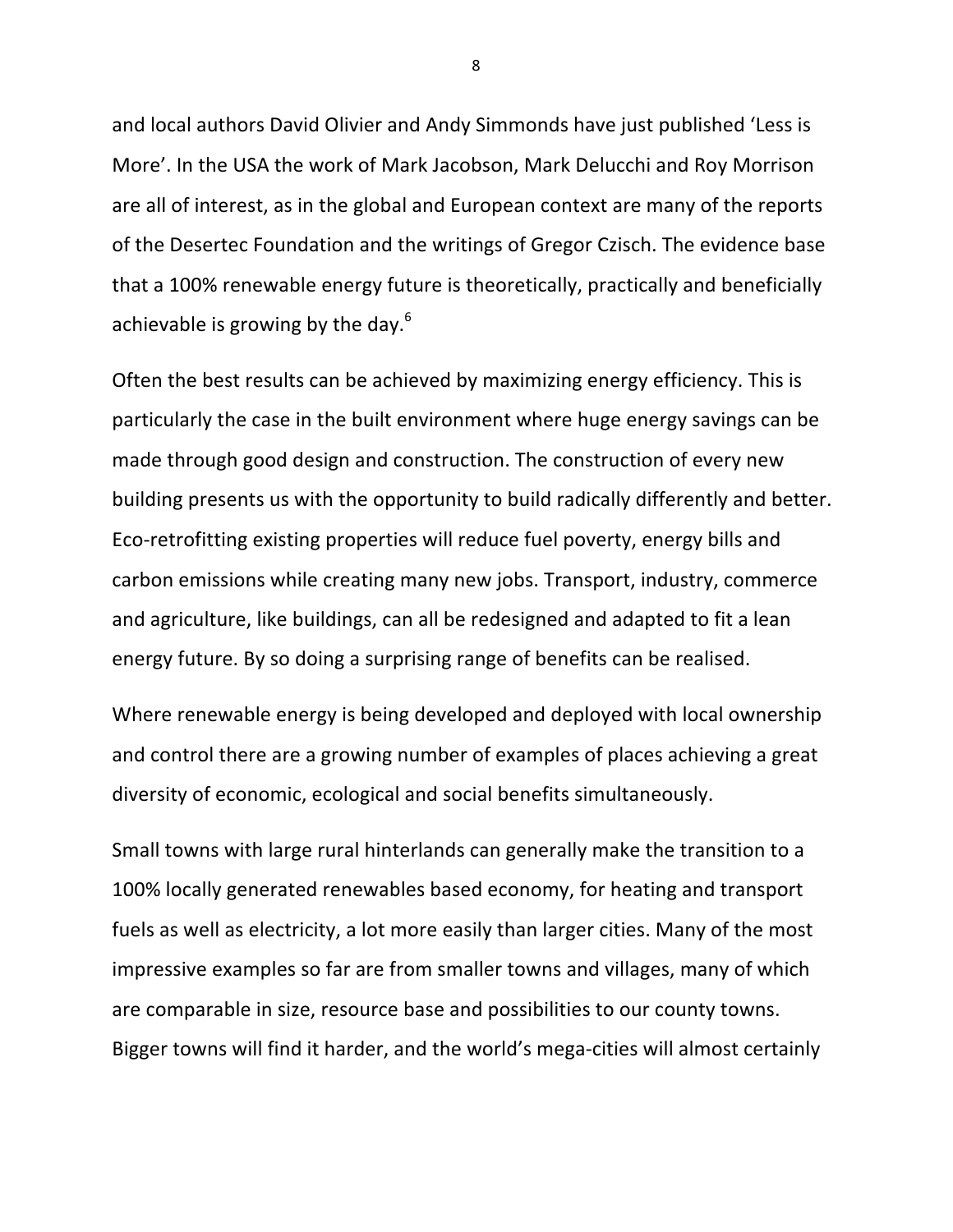remain large importers of energy, even as this mix changes from one based on fossil fuels to one based on renewables.

While we talk about places producing 100% of their energy requirements from local renewables, this must be seen within the context of energy grids getting larger and smarter. At various times electricity is exported and imported to match supply to demand within any locality. Renewables have the problems of intermittence and variability, but these problems are surmountable with better grids and better energy storage. Larger grids are planned to link the Irish, North and Baltic Seas, so offshore wind can be made more dependable. Grids are also planned to link us to Iceland with its geothermal, hydro, wind and marine renewable resources, and to the Sahara with its vast solar resource. These distant sources will be a part of the UK energy mix; just as in windy weather we might export electricity from the North Sea. It will be useful to prioritise the most local, while utilizing more distant sources at times of need, a concept called energy subsidiarity.<sup>7</sup>

Everywhere there will be benefits from developing locally owned and controlled renewables. Many places in continental Europe are perhaps twenty years ahead of anywhere in the UK, and we have much to learn from them, as the following examples demonstrate.

# **3, Learning from Europe**

Many communities across Europe are now making the transition from a fossil-fuel based economy to one based on renewable forms of energy, for heating and transport as well as for electricity. If this renewable energy is locally generated,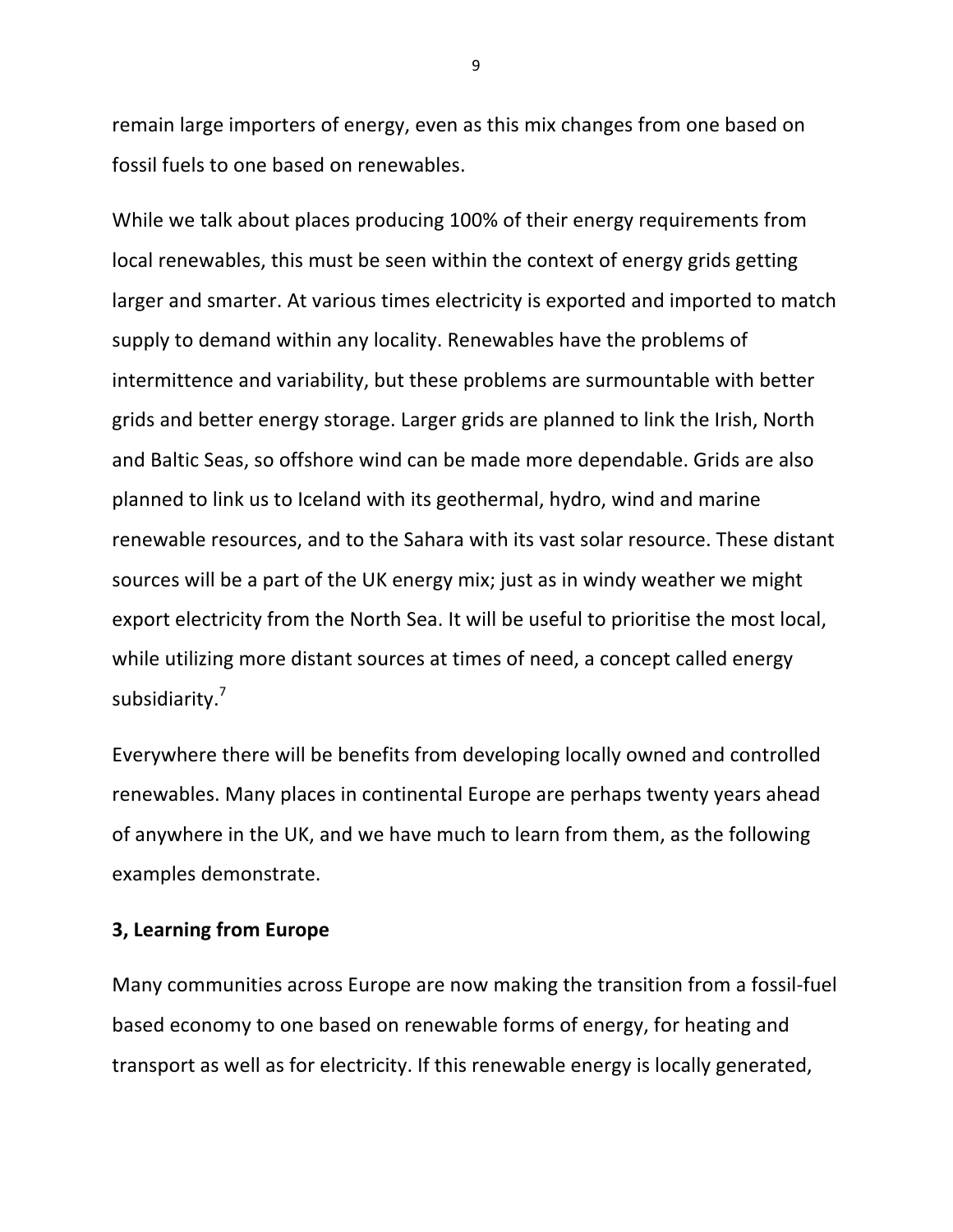owned and controlled, the benefits can be many: economic, social and environmental.

The main motivation for change is usually the need to solve immediate social and economic problems, such as high unemployment or the failure to retain young people in the locality. Carbon reduction targets and other ecological goals are usually seen as catalysts to achieve these wider social and economic outcomes. Perceiving the potential benefits of greater energy autonomy is often the first step. If national and European policy is supportive of change this is of course useful, but the key determinant of success is, in most cases, a forward thinking or even visionary local mayor or council working together with strongly engaged local citizens, businesses and a great diversity of other partner organisations.

In 1992 the small Austrian town of Güssing (with a population of 3,800, roughly equivalent to Bromyard) estimated its outflow of money on imported fossil fuels to be 6 million euros per annum. Over the last 20 years they have reduced this drain on their local economy to virtually zero. They now generate renewable electricity, heating and transport fuels to the value of 15 million euros, with this money almost entirely circulating in the local economy and so creating multiple benefits. Over this 20 year period Güssing has achieved large falls in carbon emissions while achieving impressive economic growth. Peter Vadasz, the longstanding local mayor, has received global recognition for his pioneering leadership in this work.

Güssing can now offer stable fuel prices projected decades into the future, and this is acting as a powerful draw for new businesses and has created over 1,100 new high quality jobs. The local council in Güssing has seen a huge rise in revenue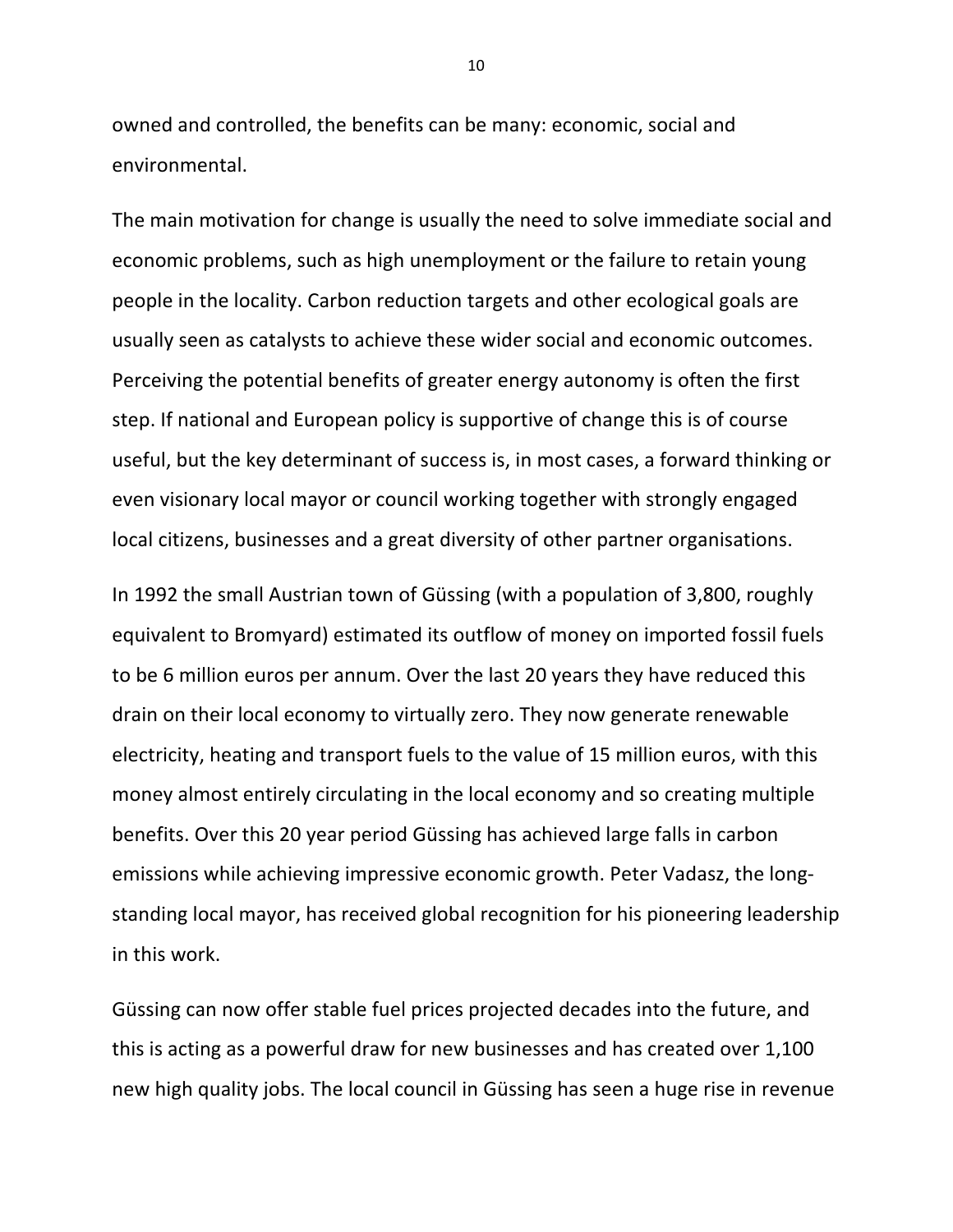and now can offer a greatly improved range of services for local people. Unemployment and the out-migration of young people had been a major problem, and the prime driver of change. Now this small town is buzzing with new opportunities and jobs.

Farmers in the Güssing area have found new markets in supplying energy crops to the anaerobic digesters and to the wood chip gasification plant. They are also benefiting from an increase in tourism. Tourists come to see the pioneering renewable-energy projects, the growing white stork population and other indicators of increasing biodiversity due to very good ecological land management. The provision of a very extensive network of rural cycle paths makes it all the more attractive. Making the transition from a wasteful fossil-fuel based economy to an efficient, locally-owned renewables based economy can and does have many economic and ecological advantages for all sectors of society.

Wildpoldsried is a small south Bavarian town of 2,531 people, similar in size and in renewable resource base to Kington in Herefordshire. It now produces over three times more electricity than it consumes, and plans to continue to increase this. A district heat main, well insulated buildings and ecological land and water use practices all help to improve energy efficiency and increase ecological and economic sustainability. Most farmers in the Wildpoldsried area now describe themselves as 'energy farmers' as well as 'farmers', as in many cases most of their income is generated in the energy sector. This tiny town has four locally owned and controlled renewable energy companies which bring in a combined income of over 5 million euros. Over the last 14 years Wildpoldsried has achieved a 65% reduction in carbon emissions at the same time as impressive economic growth.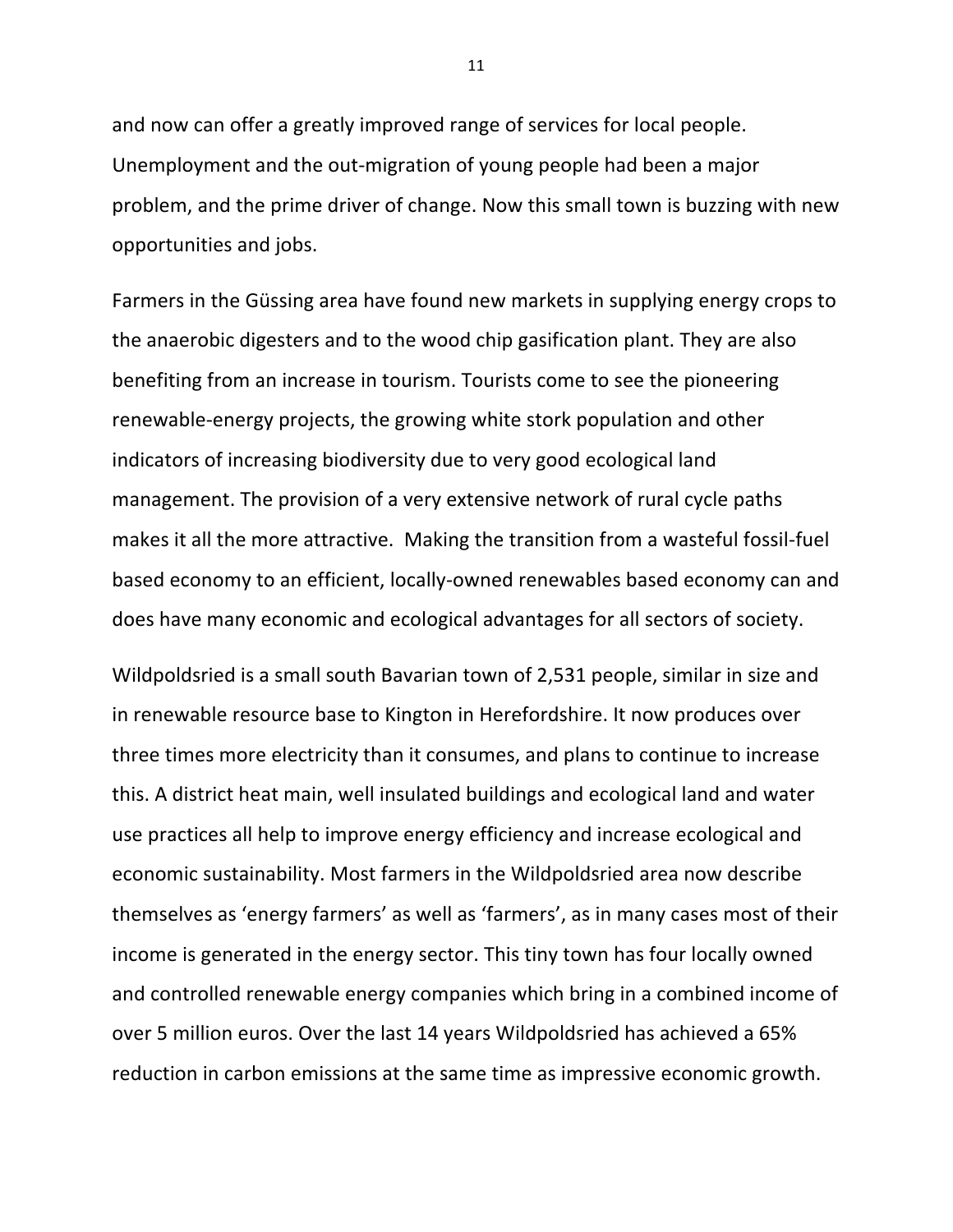Wildpoldsried now has a booming economy, with a growing amount of research, development and deployment as academics and companies work with the local community to develop a smart grid, hydrogen production and fuel cell technology so that all these renewables can be integrated into the region's energy systems. New jobs and apprenticeships are improving the prospects of young people wanting to stay in the area. The mayor, Arno Zengerle, has become something of a celebrity as he and Wildpoldsried have won many awards. Wildpoldsried has become a powerful exemplar to other communities seeking to move toward a 100% renewable energy economy.<sup>8</sup>

Frederikshavn is a town with a population of 23,331, situated in the northeast of Jutland in Denmark, which following shipyard closures during the 1980s and 90s was experiencing high unemployment. The town council adopted the motto 'Join the fossil fuel free future: make the green economy grow' as they set about trying to achieve the objective of producing 100% renewable electricity, heating and transport by the target date of 2015. $^9$  By 2008 unemployment had fallen to record low levels as renewable energy and energy efficiency projects were initiated. The majority of the town's electricity now comes from wind power, with multiple sources of renewables, including an impressive 8,000 m<sup>2</sup> solar thermal collector field, feeding into the town's district heating system.

Güssing, Wildpoldsried and Frederikshavn are just three of the most outstanding examples of a phenomenon that is becoming increasingly widespread in much of Europe, and that is the transition from a fossil fuel based economy to one based on renewables. These three, and many others, are all demonstrating the benefits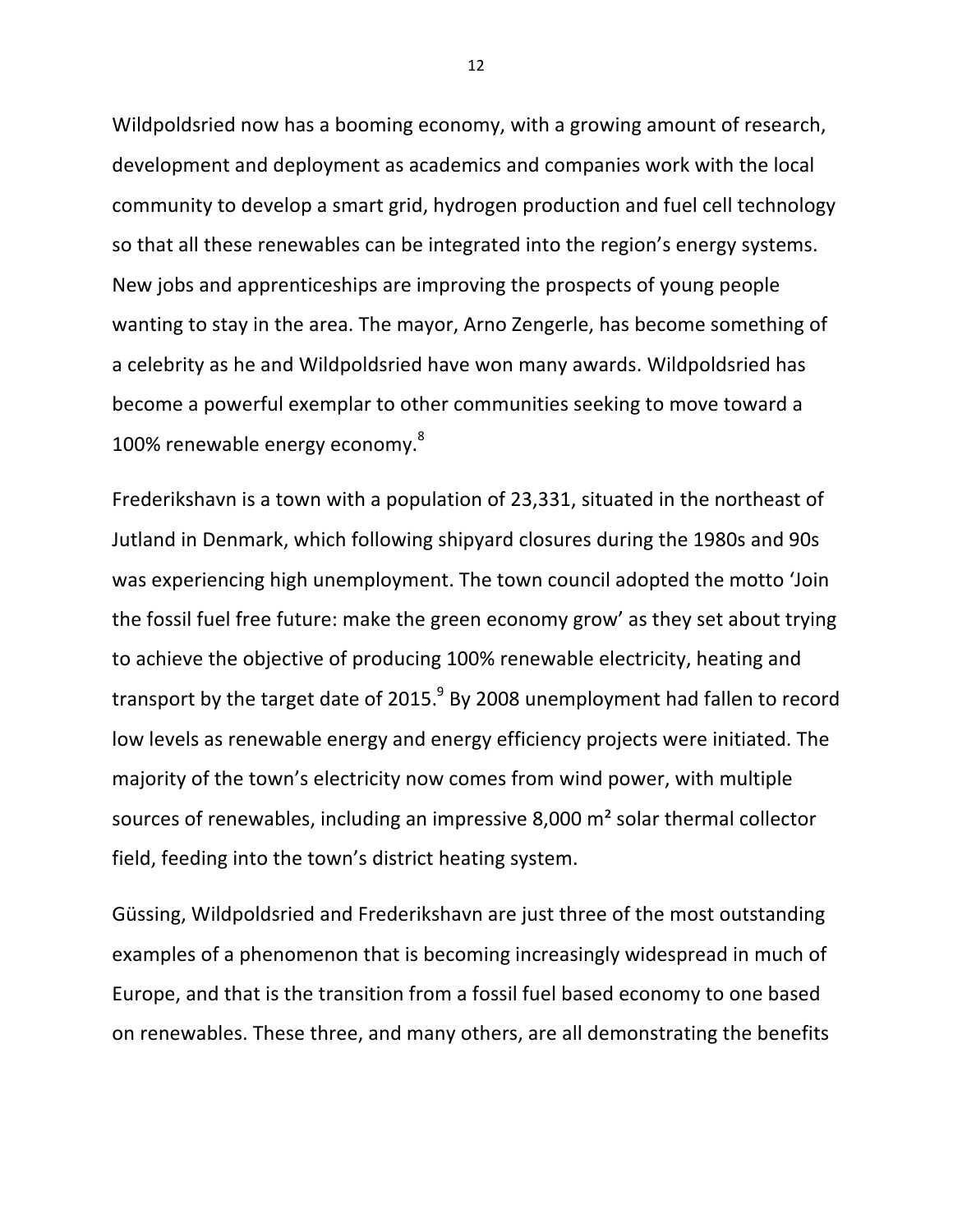of massive community involvement through local ownership and control of power generation. 

# **4, Eco-Island Project**

There are many other examples of places like Güssing, Wildpoldsried and Frederikshavn, all achieving a broad range of ecological, economic and social benefits as they make the transition from a wasteful fossil-fuel based economy to economies based on big savings through efficiency coupled with locally owned and controlled renewable energy. The most impressive results so far are to be found in mainland Europe, with the rest of the world having isolated examples of success. Nowhere in the UK has gone very far down this path, but the Isle of Wight has perhaps the most exciting plans to do so of any region of the UK, although many others are now in the process of developing broadly similar plans.

The Eco-Island project in the Isle of Wight is an ambitious proposal to transform their economy. They envisage a mix of solar, wind, geothermal and tidal energy utilising hydrogen energy storage. The ambition is to improve a wide range of indicators simultaneously: carbon emissions falling, biodiversity increasing, health improving and the economy growing. They plan to work with a wide range of local, national and global partners including technology companies, universities, the local council and health authorities, media and community groups.<sup>10</sup>

# **5, Eco<sup>2</sup> Herefordshire (as proposed by Richard Priestley)**

The Eco<sup>2</sup> Herefordshire concept is about creating an ecologically and economically beneficial future for Herefordshire. Global best practice now shows that we can have a prosperous and dynamic economy in the post-fossil-fuel era if we embrace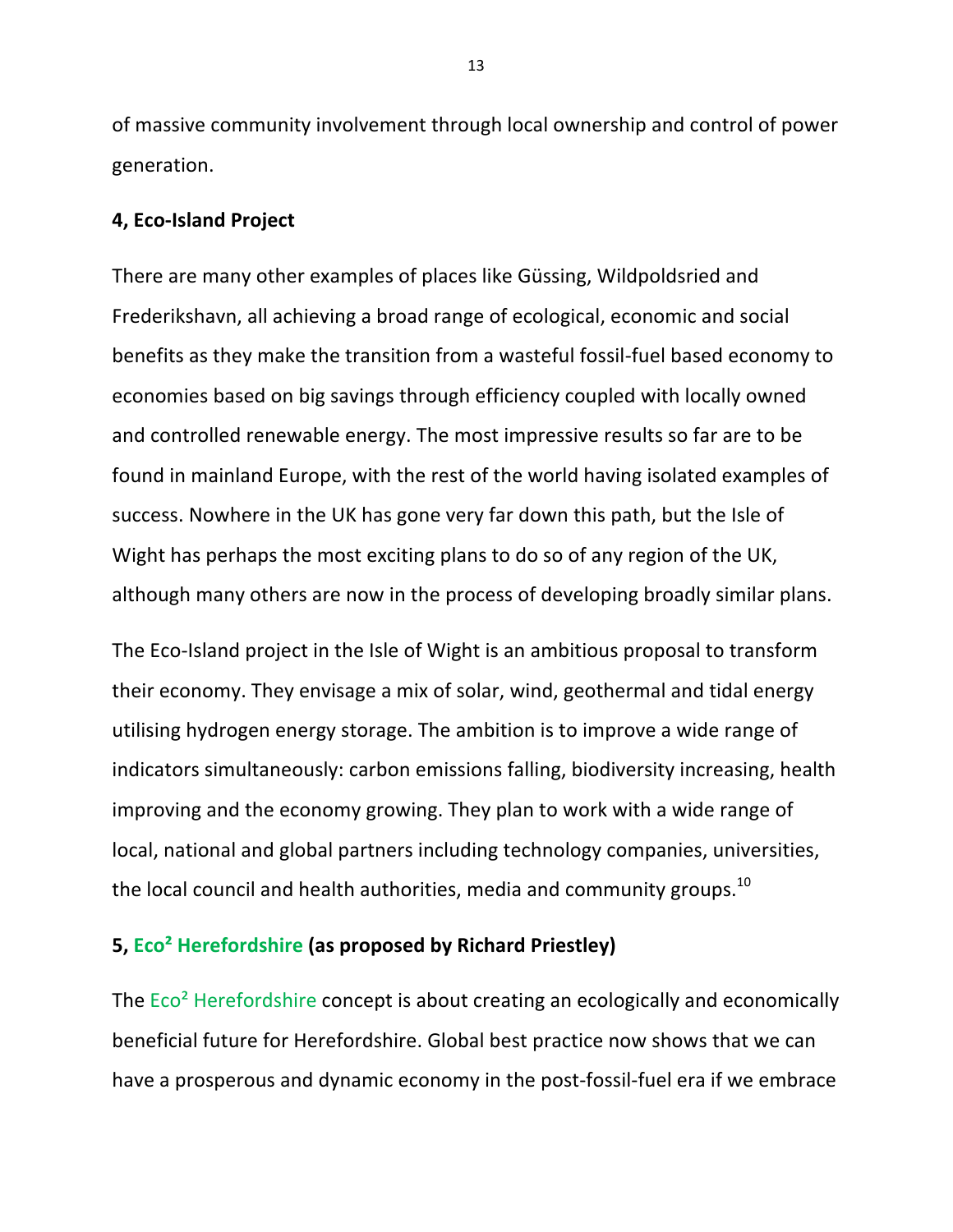the necessary changes in a positive can-do manner. Many places are now showing that radically reducing carbon emissions, reducing all forms of pollution and strengthening biodiversity are compatible with a comfortable and prosperous future. Transforming the Herefordshire economy from a wasteful fossil-fuel based past to a smart, energy efficient, renewables based future is both a tremendous challenge and an extraordinary opportunity. Let's rise to the challenge and grasp the opportunity now!

So far this is just an idea in one person's head. Of course many other people are struggling to conceptualise a better future for our county. Some of those people will share many of my ideas. No one person can do very much on such a big agenda. The best model of what I am trying to do is currently the Eco-Island project in the Isle of Wight, where Dave Green had a similar vision for his area and with his colleagues got a number of local organisations to come in as founder partners. They then drew in both national and global supporting and knowledge partners, including the local council, politicians, the press and most importantly universities and technology companies that could lead the transformation of the local economy to one based on a mix of local renewable energy.

I am currently proposing a few provisional goals. For my big idea to work we will need a number of founding partners as they have on the Isle of Wight, and they and others will obviously contribute to the shaping of this vision. This will be an on-going process toward ever greater ecological and economic sustainability. We in Herefordshire have many innovative projects and businesses, and a strong desire in the community: we could be a UK leader in the race towards a radically more sustainable future.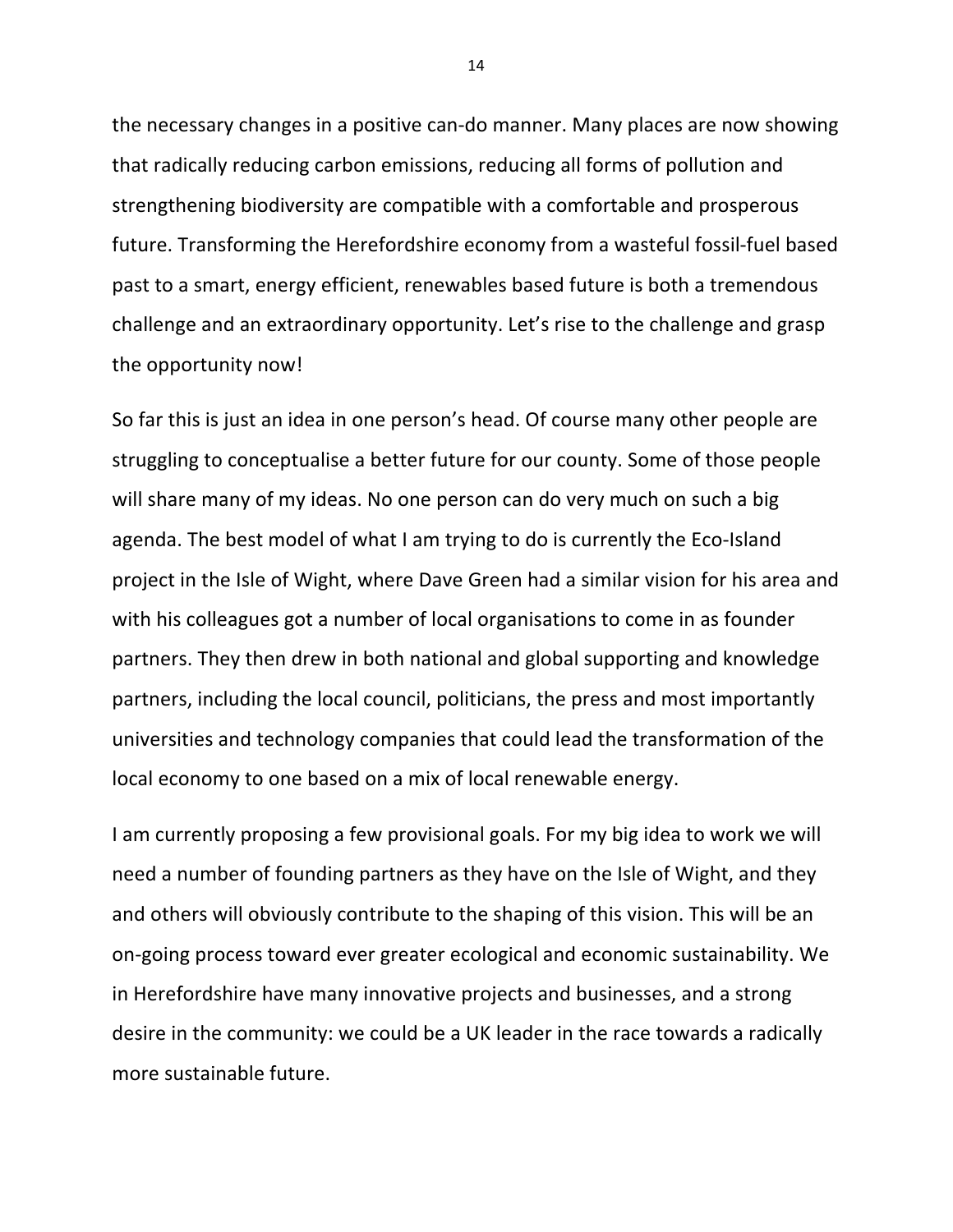The  $Eco<sup>2</sup>$  Herefordshire logo tries to capture the sense of bringing the best ideas, technologies, projects and developments that are now happening in many other places to Herefordshire, and in that sense it is Eco-to-Herefordshire. The  $Eco<sup>2</sup>$ refers to the two words economy and ecology, which both come from the same Greek root 'oikos', meaning management of the household, and in a wider sense of our planetary household. For humanity to overcome the immense threat of climate change the economy that our species has created must be made to fit into the ecological limits necessary for the continued health of a well functioning biosphere. This does not mean going back to some mythical pre-industrial past. This is about a sensible modern economy.

The potential benefits for the county are many: greater economic resilience and greater prosperity, the creation of many thousands of jobs in for example ecoretrofitting buildings, new cleantech and renewable energy businesses, huge reductions in carbon emissions and in other greenhouse gases and pollutants, improved health through the greater physical activity levels and decreased pollutants, increased biodiversity, better soil and water conservation and other changes in land use that can both provide new income streams for farmers while sequestering carbon.

Herefordshire has some tremendous resources, opportunities and possibilities. We have many excellent builders and architects capable of designing and constructing highly energy efficient new buildings and of doing the much needed eco-retrofit of existing structures. We could be at the forefront of designing and implementing radically more efficient, ecologically and economically sustainable transport policies and infrastructure. There are great opportunities for the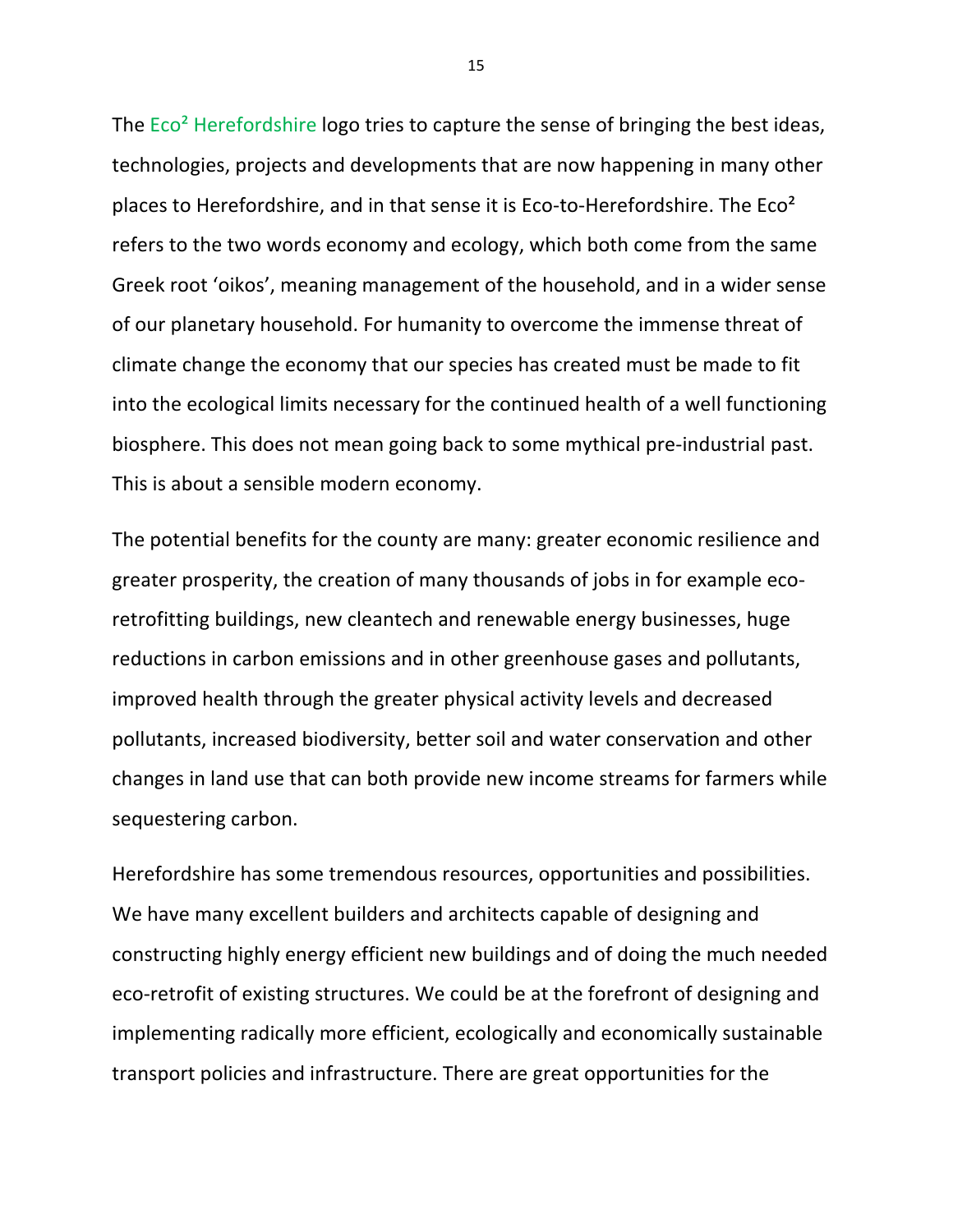farming community to develop new carbon sequestering, fertility-maximizing sustainable and profitable farming methods and to be involved in multiple renewable energy businesses.

Transforming the county's economy will of course not be cheap. A capital investment of perhaps  $£5$  billion may be required to achieve the goal in full.<sup>11</sup> As this figure represents only ten years of fuel imports into the county, the payback period would appear remarkably short. This sum would of course not be from a single budget, but spread over perhaps two decades and attract investment from a multitude of stakeholders including local, national and European governmental bodies, local and global businesses, individual householders and perhaps most important of all new local structures such as we see with the Leominster Community Solar Cooperative. Also of course vast amounts of money would be saved as the use of fossil derived fuels would steadily fall, as they are displaced by energy saving and the post-construction cost-free renewable energy.

The first step is to identify some founding partners who are supportive and willing to contribute to the costs of an initial scoping study, to start on a few demonstration projects and to build the kind of partnership working that will be essential in order for the full range of benefits to be maximized. The team assembled by New Leaf for this work for the DECC/LEAF programme is an ideal base from which to grow this process. The remainder of this paper sets out some of the potential building blocks of the  $Eco<sup>2</sup>$  Herefordshire project.

# **6, Transforming Energy Use in Herefordshire**

Many of the world's leading sustainable energy experts argue that investment should be 75-80% focused on energy efficiency and 20-25% focused on locally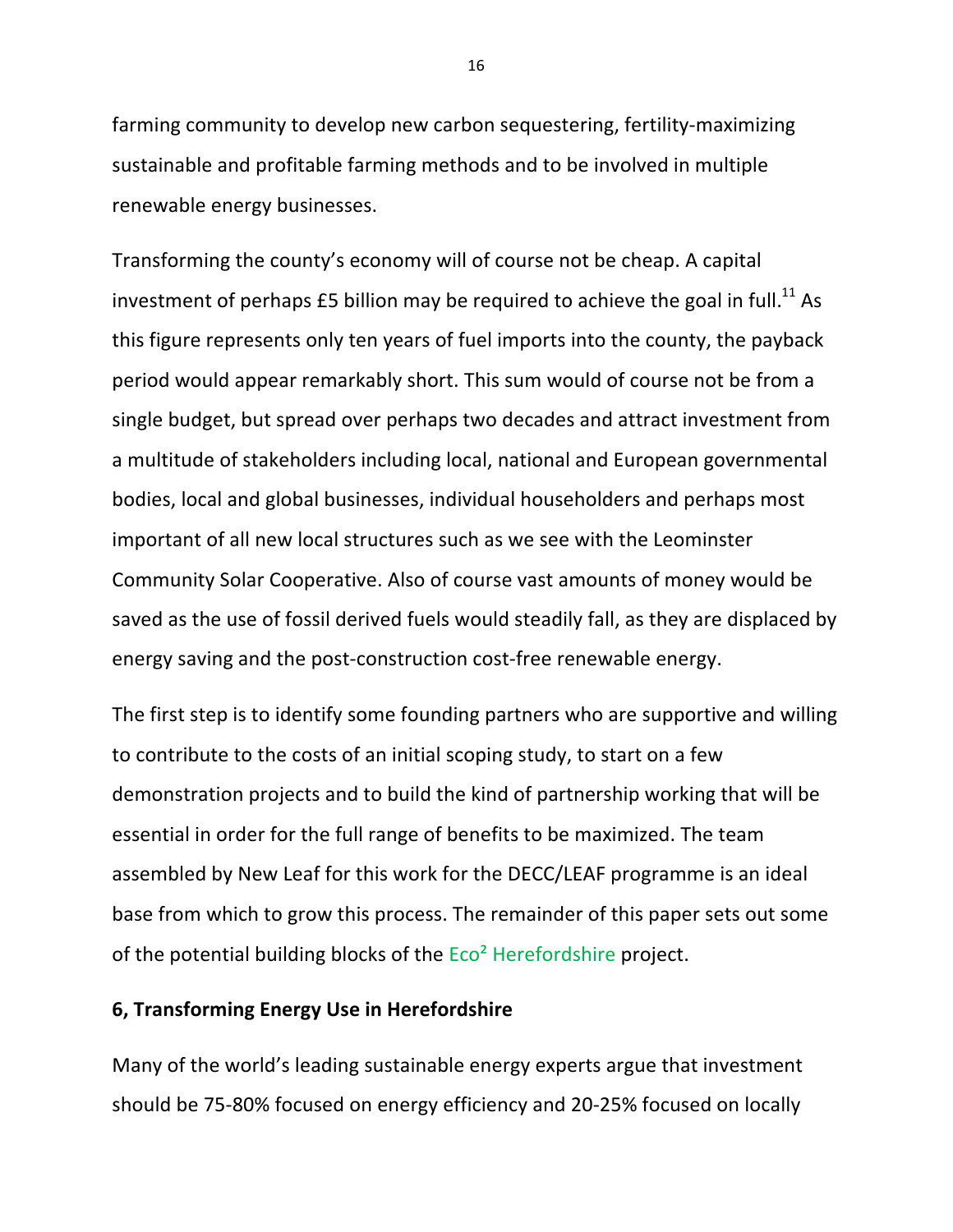owned and controlled renewable energy generation.<sup>12</sup> Investments in energy saving often have a much quicker pay-back period than investments in energy generation of any kind, and this is likely to become more the case in the future.

In 2010 Herefordshire Council commissioned Wardell Armstrong to write a report on the potential to develop renewable energy in the county. While this report produced much useful data, unfortunately the brief did not include the role of energy savings. Also certain technologies that are as yet not well known in the UK, such as district heat mains, which were not recommended for deployment by Wardell Armstrong as they considered the concentration of heat demand to be insufficient in any one area to justify the expenditure, whereas in, for example Gussing, heat mains are used even in relatively rural areas with considerably less concentrated heat demand. Wardell Armstrong represents a useful first step, but now should be read in the light of the work of Olivier and Simmonds.

Mid Wales is likely to find generating surplus energy relatively easy given its windy ridges, fast flowing streams and rivers and abundant biomass including huge conifer plantations. To the other side of Herefordshire sits the West Midlands conurbation of Birmingham, a place that will long remain a huge importer of energy even in a totally renewably powered future. Herefordshire might just be one of those places in energy balance, generating roughly as much energy as it uses, but only if it takes energy efficiency seriously.

The fact that energy prices are currently thought of as being expensive and are projected to increase significantly over coming decades, should be a useful spur to new thinking. For decades we have had cheap and abundant energy and have become used to wasting prodigious amounts of it. High energy costs are useful in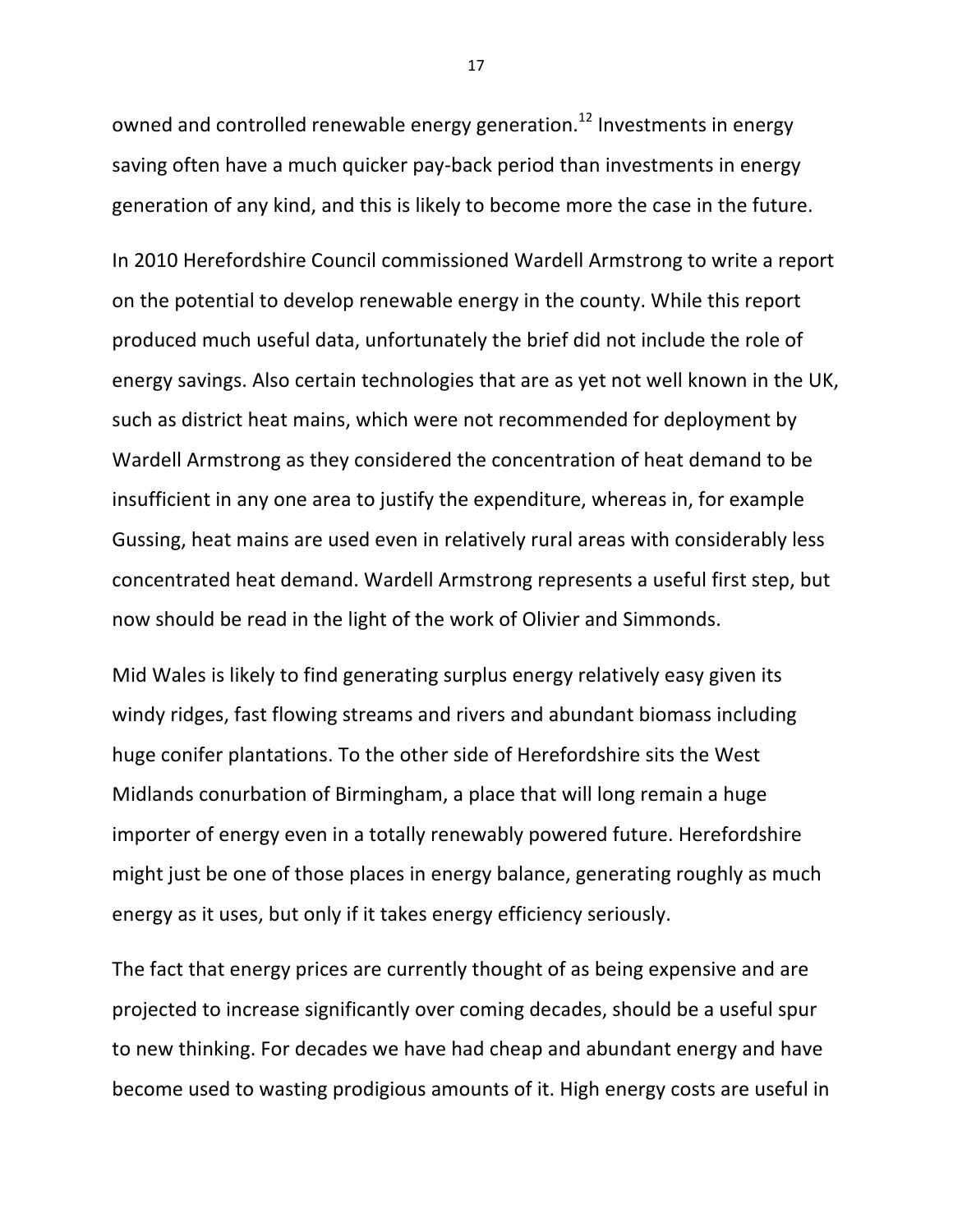that they ensure relatively rapid pay-back times on investments in energy saving technologies, and they are a spur to changed behaviour.

Future prosperity for a county such as Herefordshire is absolutely predicated upon very much greater energy efficiency. Planning and implementing a lean energy economy for the county will have significant implications for the local economy. How we plan new settlements, how we build new buildings and how we change existing ones, how we travel, farm and run the county's economy will all need to change in ways that also offer tremendous opportunities.

We will develop a diverse portfolio of renewable energy technologies in the county. Over the last couple of years there has been a tremendous growth in the number of photovoltaic panels, mainly small 2 - 4 KW systems deployed on individual house roofs, but also larger systems on barns, factories and, in the Leominster case, on the roof of the local sports centre. Some field-scale systems, up to 5 MW, may be built. Much depends on the changing rates of feed-in-tariffs, at least in the short term. In the longer term photovoltaic deployment may not be dependent on feed-in-tariff as panel prices are set to continue to fall and conventional energy prices increase, so that perhaps in a decade this may be one of the cheapest options for electricity generation within the county.

Of course solar energy is not confined to photovoltaic panels. Non-electrical use of solar power has even greater potential and with the renewable heat incentive may become a large new local industry. Passive solar gain will increasingly be used in the built environment, combined with good design, high thermal mass and excellent airtightness and insulation to provide warm buildings that require minimal other sources of heating. Solar thermal water heating will provide an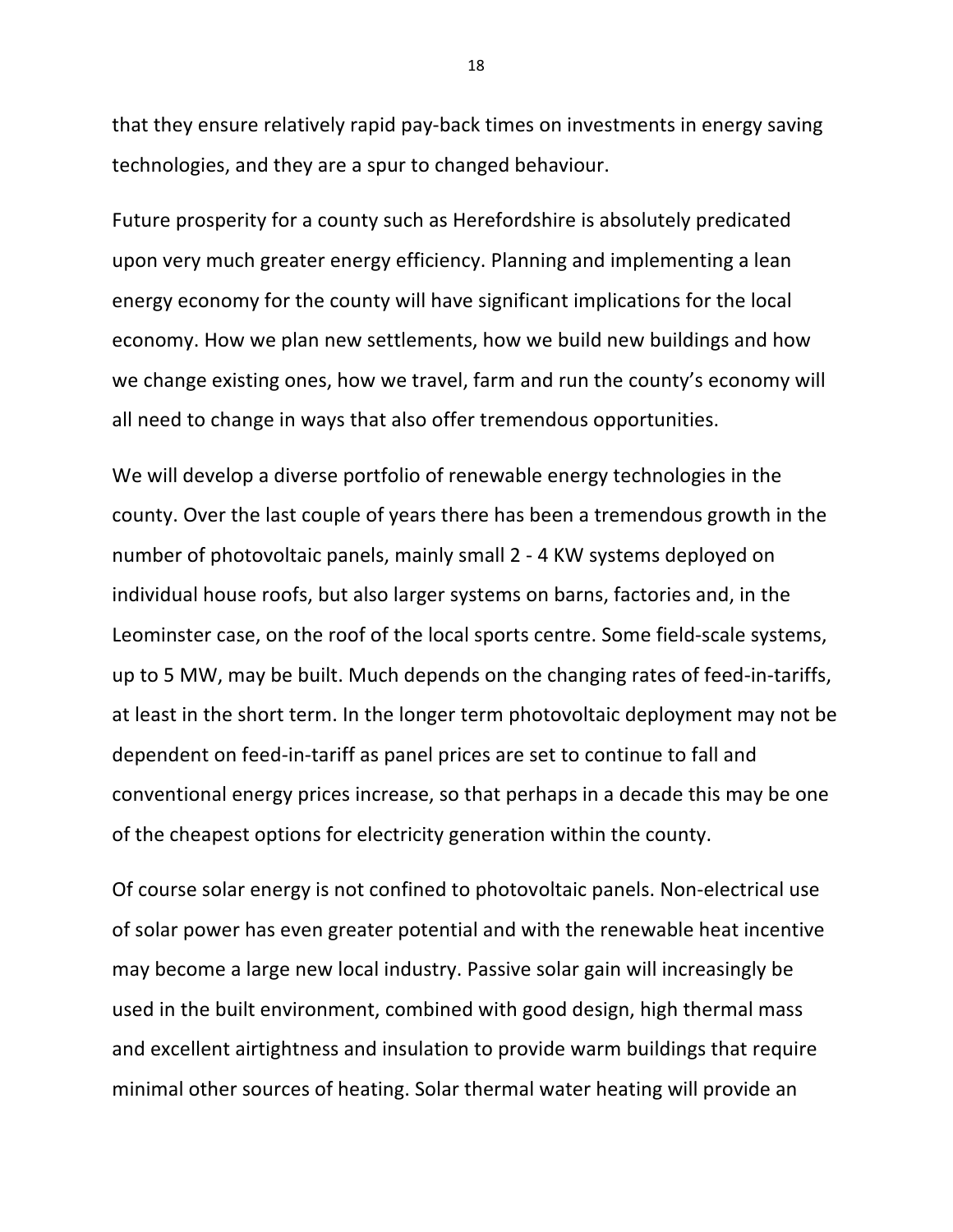ever greater share of our hot water though individual rooftop panels. Large scale solar thermal arrays on factories, barns, hospitals and other large buildings, and also possibly field-scale installations, can be developed, feeding hot water into a district heat main for space heating and cooling, and hot water for domestic, commercial and industrial customers.

So far Herefordshire has only a few very small wind turbines in operation. Larger turbines are generally much more reliable, more cost effective and efficient. Currently there is great opposition to any proposed wind turbines. This is often because local people feel incensed that the economic benefits go to a very few already rich individuals (the landowners and power companies) while the vast majority are exposed to possible disbenefits such as falling house prices, noise or the very real visual effects. There is much greater support in other countries where community ownership of wind turbines is the norm and where the local population feel in control of site selection and how the economic returns are distributed. It should perhaps be a condition of the development of wind power in the county that community owned schemes should be strongly prioritised.

Reeves Hill was a classic case in point. Had the community been asked at the outset to work with local landowners to devise a scheme that maximised local benefits there would almost certainly have been much less resistance. Had they known how the people of Fintry in Scotland benefited through their wind turbine they might have felt huge enthusiasm for co-developing the Reeves Hill project.<sup>13</sup>

Anaerobic digesters are gradually being built and have huge scope for increased future deployment. Unfortunately the Leominster Community-owned anaerobic digester has not yet become a reality. In Güssing, and in many other places,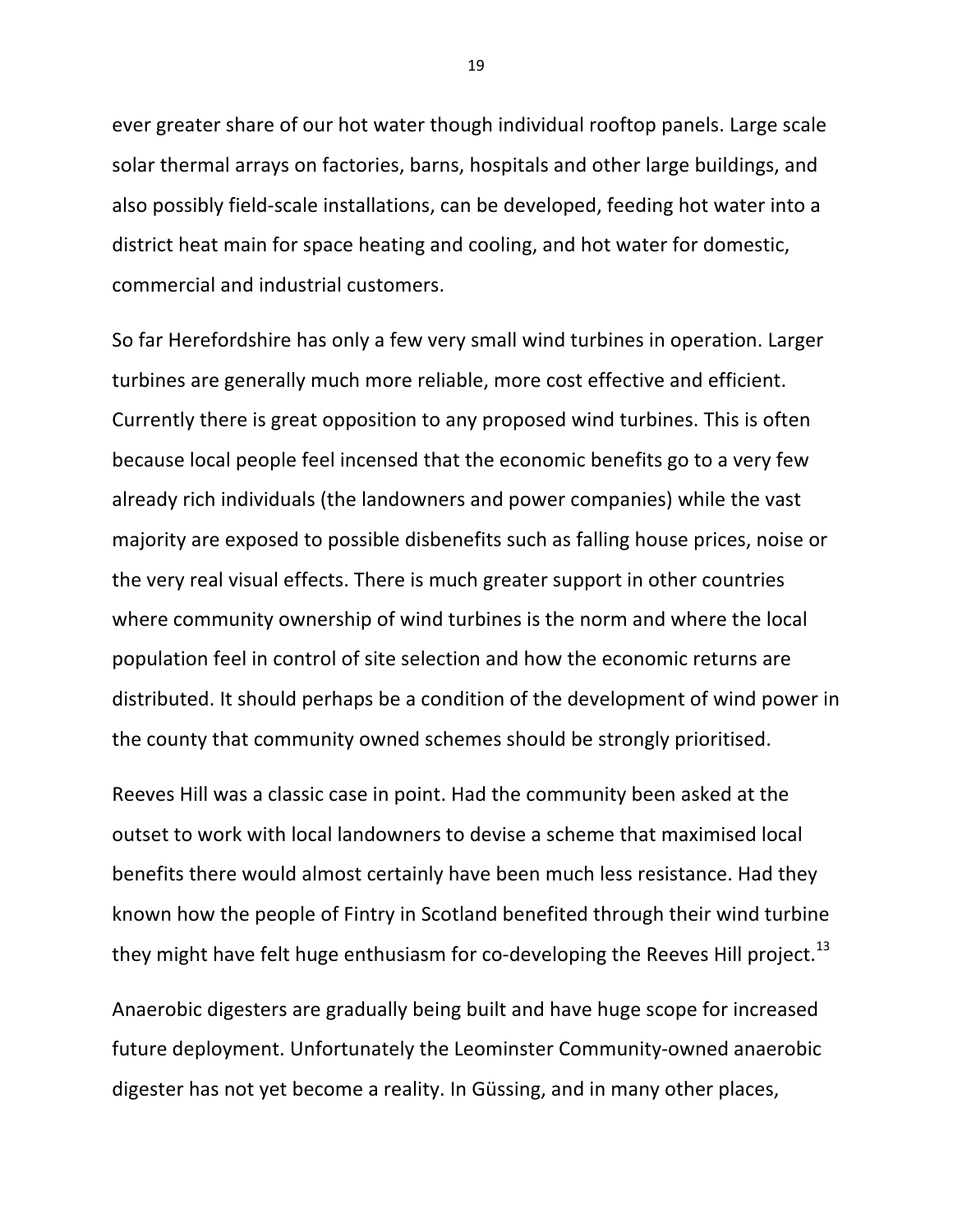anaerobic digesters are being deployed to huge local economic and ecological benefit. The time is now right to develop community-owned anaerobic digesters. The gas grid will increasingly be fed by renewable gas, as is already the case in Germany and in isolated UK examples such as Didcot.

Many other forms of bioenergy will be developed in the county. The Woolhope Dome Community Wood-Fuel Project is developing woodchip for heat in a pioneering way.<sup>14</sup> The Zero Carbon Britain<sup>15</sup> report envisaged the widespread use of miscanthus or other crops such as short rotation willow, grown specifically for energy production. In future we may see the local deployment of higher-tech uses of wood fuel such as the double fluidised bed gasification process developed by Hermann Hofbauer at Güssing.<sup>16</sup> If Herefordshire benefits from the expertise being developed at  $EBRI<sup>17</sup>$  in Birmingham, there is also great potential for the development of algal bioreactors with the cooperation of local farmers, Welsh Water and of course the local community.

Hydro has a useful, if relatively small, potential within the county. In the short term this will mainly be local micro hydro on small streams and rivers, but the possibility exists to develop somewhat larger schemes in the longer term, on the river Wye for example. Again, community-owned schemes can serve as a beneficial way to maximise benefits and minimise opposition.

In tandem with the development of a mixed portfolio of renewable energy systems a range of energy storage systems will be developed both globally and locally. Technology companies are developing renewable hydrogen, biomethane, ammonia, batteries, flywheels, thermal storage for electricity re-generation, pumped storage systems for hydro and chemical phase change processes. The list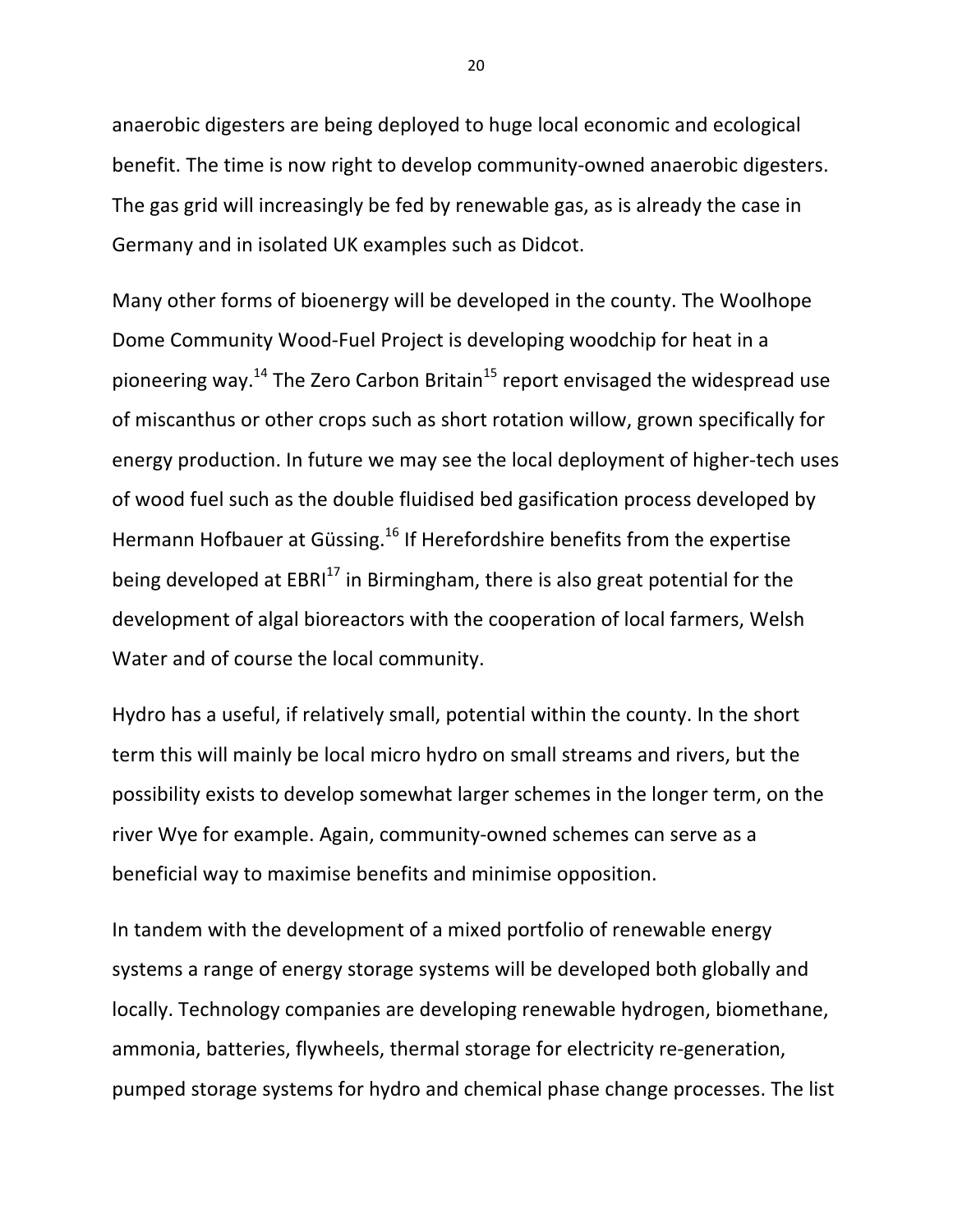is long, complex and potentially lucrative given the tremendous need for energy storage in any energy system that is approaching 100% renewable. All these technologies are currently being developed elsewhere, and one might ask why not in Herefordshire?

METNET (a regional environmental technology network for small businesses) has over 300 members, many located in Herefordshire. There is a lot of pioneering activity already underway in the county and the neighbouring region. Meanwhile, Ludlow-based Sharenergy has experience in developing community-owned renewable energy co-operatives. How can all this expertise be taken to the next level?

# **7, Economic Challenges & Opportunities**

Indebtedness is a problem for many people, businesses and organisations. Meanwhile many people, businesses and organisations, including some with debts, have capital invested in banks, stocks and other financial institutions that are doing nothing positive and beneficial for the locality or humanity in general, and which in many cases seem increasingly risky. This is as much the case in Herefordshire as it is in much of the rest of the world. Herefordshire's dependence on fossil fuels exacerbates indebtedness at all levels within the county. It also makes the county vulnerable in the eventuality of future shocks to the global economy and possible interruptions in supply, or extreme spikes in price, which seem increasingly likely.

Investing heavily in the local green economy has paid tremendous dividends, social, ecological, economic as well as financial, in those places that have done this well. In the Herefordshire context we are at the very beginning of this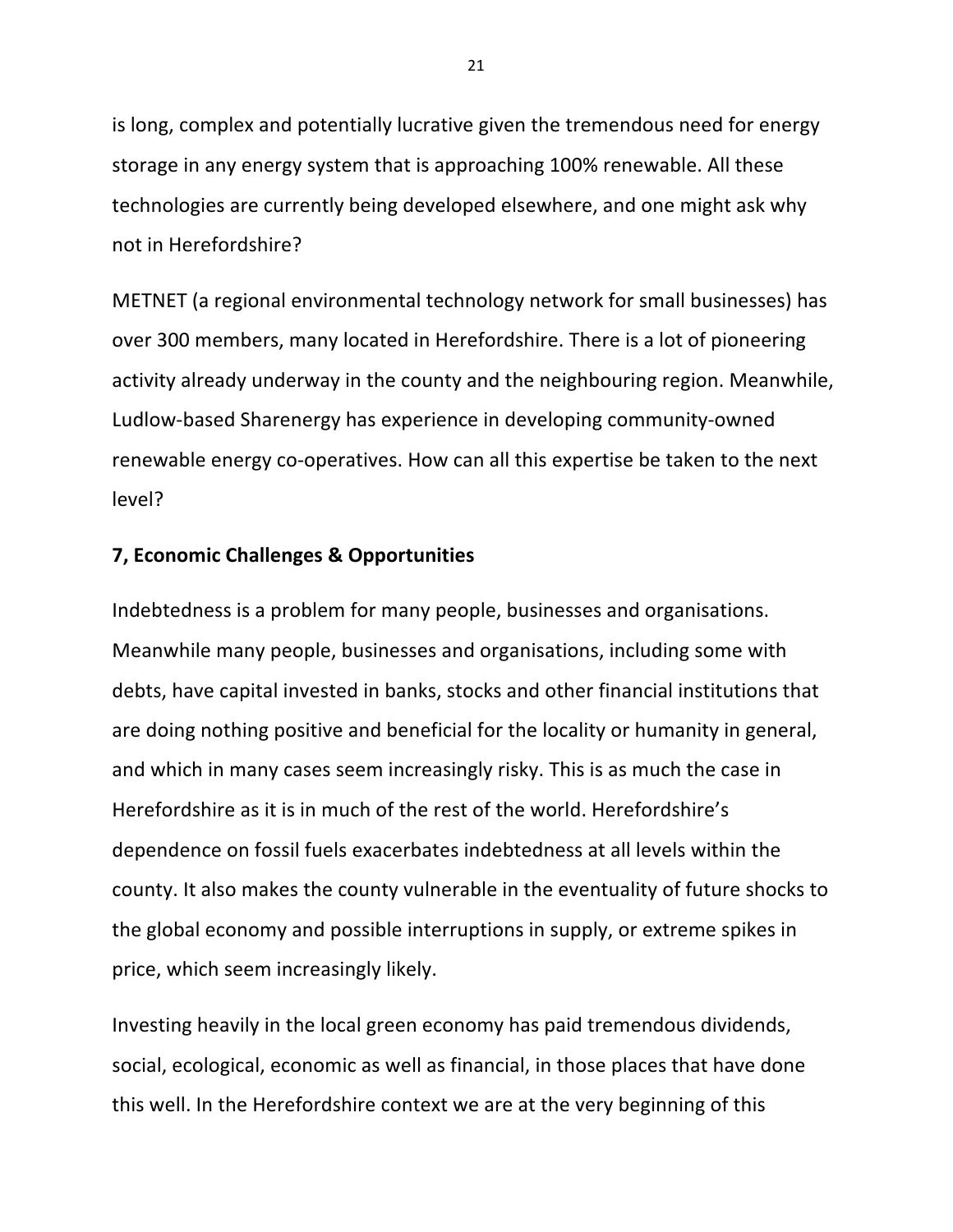process. The community-owned Leominster solar roof raised over £150,000 from 94 investors over a few weeks. Could a thousand similar community owned renewable energy projects be established in the county over the coming decade or so? As the costs of many renewables are falling this would cost considerably less than £150 million, certainly less than what is currently spend on fossil fuels by the county every four months. It would represent a powerful step along the path to energy autonomy. One possible route by which local money could be channelled into such local projects is the Bank of Herefordshire proposed by Councillor Liz Harvey. Direct share offers, as in the Leominster case, will clearly play a major role, and as this share offer was oversubscribed by 40% mainly from local small investors, there is clearly an appetite for such schemes. This week, in early March 2012, the Archenfield and Pomona Solar Cooperatives are both in the process of forming.

Herefordshire has a strongly skewed demographic profile as young people leave the county in search of higher education and better employment prospects. There is a recognition that the county needs to create new opportunities for young people to stay and prosper within the county. Transforming the energy economy of the county will create many new opportunities for businesses, which in turn will create jobs and apprenticeships. There will also be opportunities for new entrepreneurs, for more research to be done within the county and probably also for the development of higher education within the county.

The renewable and cleantech sectors of the global economy are growing rapidly. We in Herefordshire should seek to capitalize on this. This, rather than defence, should in my view be the focus for the new enterprise zone at Rotherwas. The city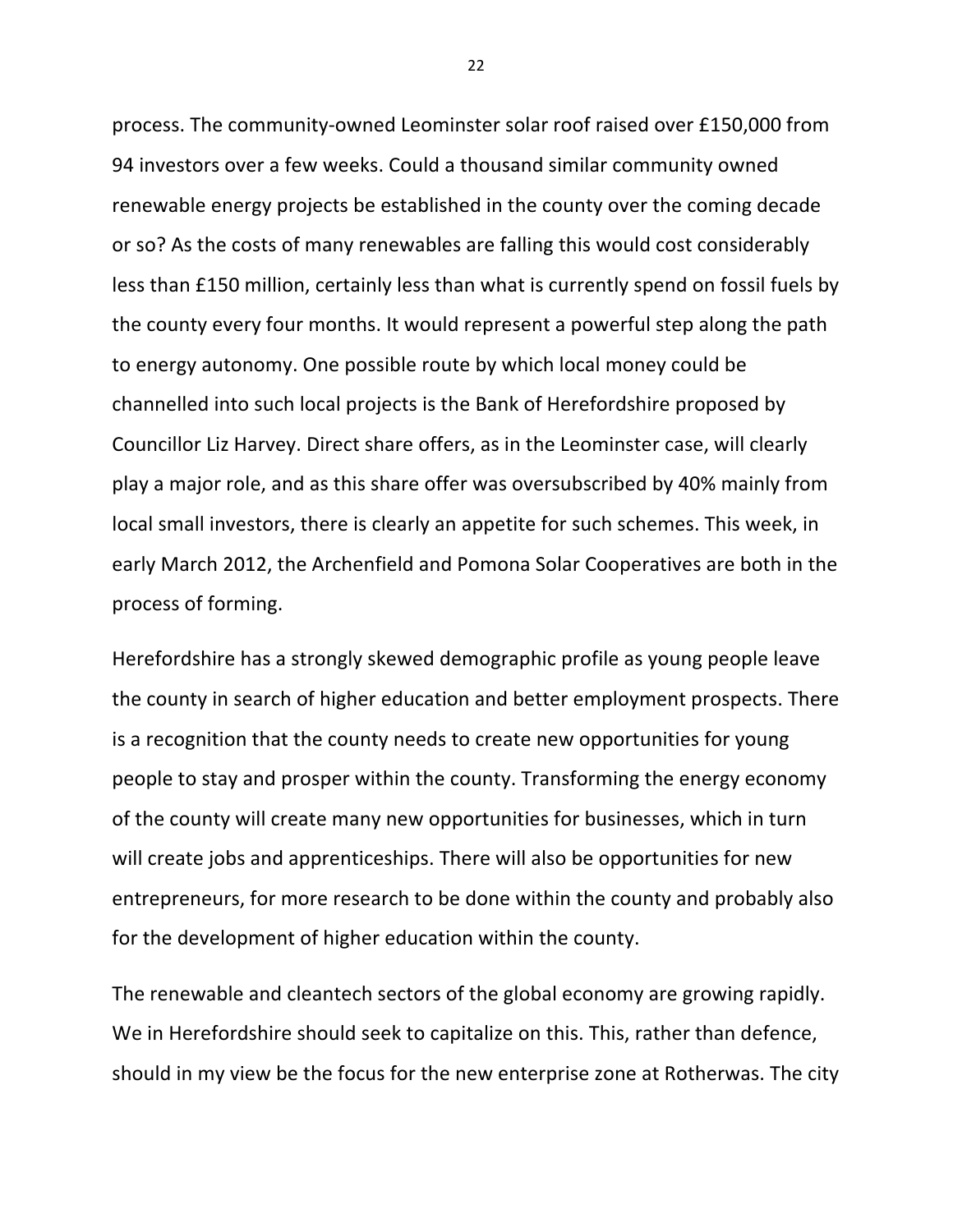of Baoding, led by the inspirational Yu Qun, closed many polluting factories and replaced them with a cleantech industrial zone to great economic and ecological benefit.<sup>18</sup> We in Herefordshire are at a critical time; decisions made in the coming months are likely to affect our future carbon emissions and economic prosperity for decades to come. It should also be noted that as important as the Rotherwas development is, more important still is decentralised employment, close to where people live in the villages and market towns of Herefordshire, and that small businesses are likely to predominate more in the future.

The economic challenges and opportunities will be explored in more detail as we look at how to convert the energy basis of our economy in the subsequent sections of this report on building, transport and agriculture. First we will look at other ecological, health and social goals: it is important that these are not just some kind of add-on to the economic planning, but fundamentally part of the process.

# **8, Carbon Reduction & Maximizing Diverse Benefits**

Herefordshire, UK and a growing proportion of the world now have legally binding carbon reduction goals, currently in the UK based on achieving an 80% reduction in emissions by 2050, from a 1990 baseline. The general direction of policy will probably follow that of the science, with a time lag of a few years as scientific understanding filters through to policy makers. The science now points to the need for more ambitious targets. More challenging objectives are likely to be introduced long before the 2050 deadline. A 100% reduction in emissions by 2050, plus considerable carbon sequestration (effectively meaning a 110% reduction) may soon be the policy objective. Carbon reduction is seldom seen in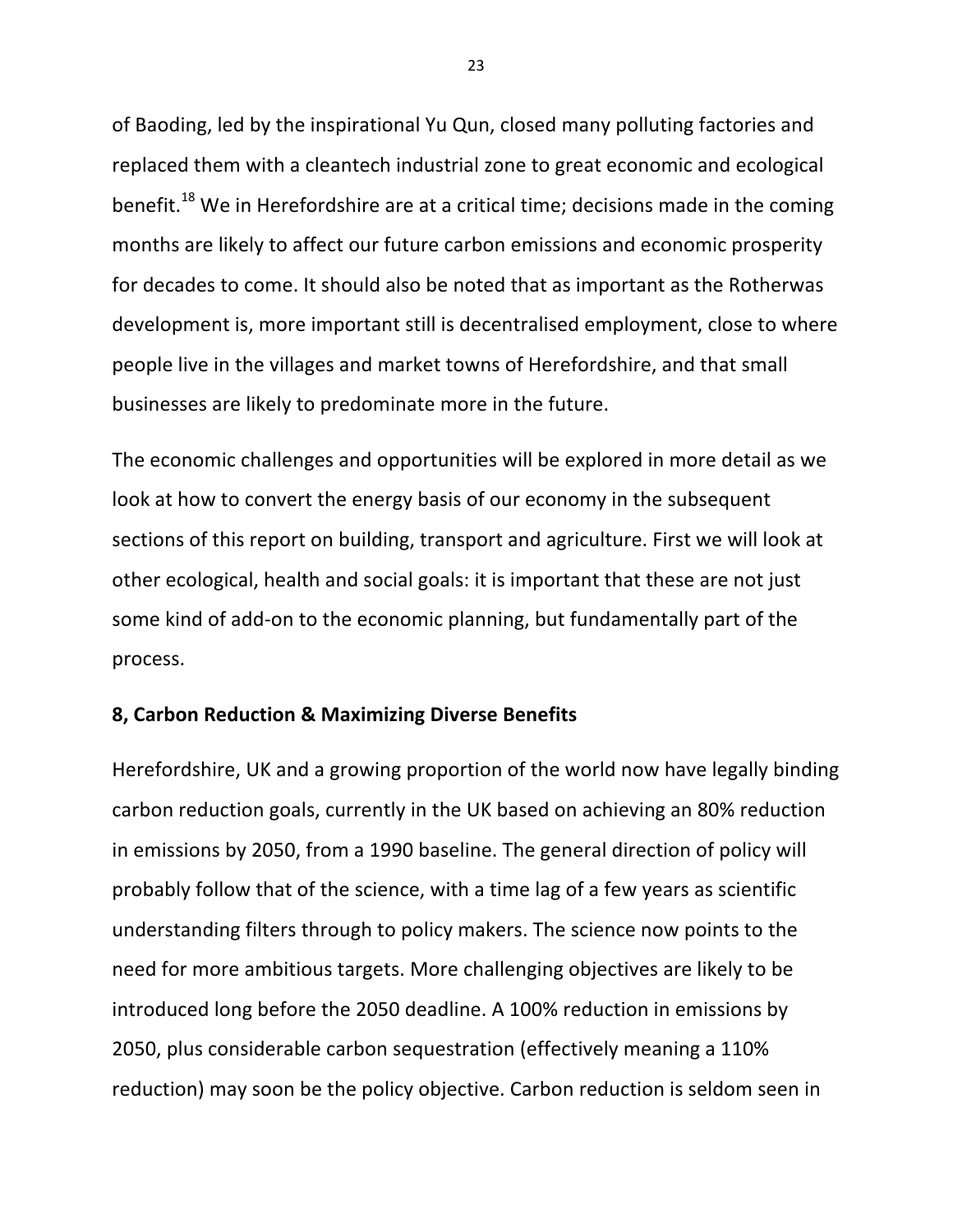itself as a popular policy goal, but coupled with the other benefits that can flow from it, like lower energy bills, warmer homes, lower unemployment and better opportunities for young people, the popularity of the whole package has already proved to be very great.

A careful analysis of what has been achieved in places like Güssing, Wildpoldsried and Frederikshavn, and what is aspired to in the ambitious and exciting plans for the Isle of Wight, shows that a great diversity of ecological, health, social and economic benefits can be linked to carbon reduction targets. These goals can include physical activity through increased walking, cycling, or allotment gardening, all of which have direct carbon reduction and health improvement consequences. The Isle of Wight scheme links in overall health goals and lifestyle changes, such as decreased rates of smoking and smoking-related illness, with the carbon reduction agenda. The Transition Towns movement sees resilience to all manner of future shocks as lying in the strength of community, and there is increasingly strong psychological evidence that feeling a good sense of bonding with friends, neighbours and community is good for our mental health and wellbeing, as well as having the beneficial consequences of decreasing crime and anti-social behaviour.

Managing the countryside and urban areas of Herefordshire to maximise biodiversity, human recreation, community resilience, individual wellbeing, energy production, food production, sustainable forms of economic prosperity could all be achieved simultaneously, and should be driven by carbon reduction targets. It is this much wider, more holistic and ambitious agenda that underpins the  $Eco<sup>2</sup>$  Herefordshire concept, and other people's visions and aspirations.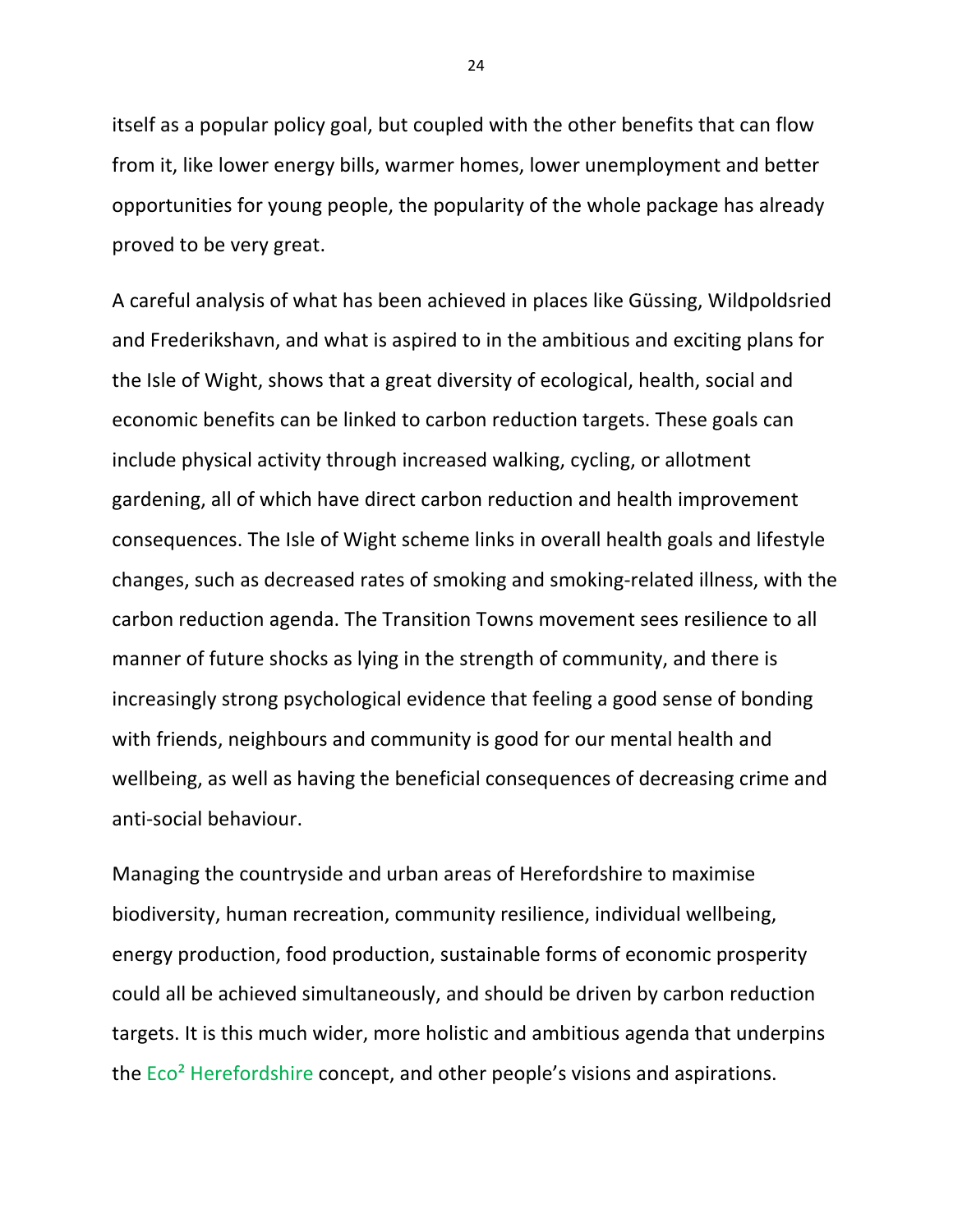#### **9, Energy Efficient Herefordshire: The Built Environment**

The current plans for Herefordshire envisage the construction of about sixteen to eighteen thousand new homes in the county over the next couple of decades. Many local people oppose this. My perspective is that the gross numbers are not the issue, but rather what gets built where, for whom, and why. The need is for affordable housing that is cheap to heat, connected to jobs, transport systems and all else that contributes to a sustainable, resilient, energy efficient lifestyle. There are lots of examples to follow, some of which are the work of local architects and builders.

Springhill Cohousing is a collection of 34 houses and flats in Stroud, designed by Jonathon Hines and his Herefordshire-based architectural practice Architype.<sup>19</sup> This is in many ways a model to follow. The buildings are designed and constructed to be energy efficient and therefore cheap to heat. Much wood is used which helps reduce the embodied energy in their construction and sequesters carbon dioxide. The layout of the development maximises the use of walking and cycling while reducing car use. This helps in many ways, notably in making the place feel very safe for children to play, people to chat and to linger, and for community relations to be built. Shared facilities for communal meals, guest accommodation and other aspects of shared resources are designed to reduce environmental impact while promoting good community relations.

Cohousing is a relatively new concept in Britain, while in places like Denmark it is a well established and rapidly growing movement, because people find these developments to be good places to live. Most of the current wave of cohousing also seeks to be at the cutting edge of good design and construction. In Britain the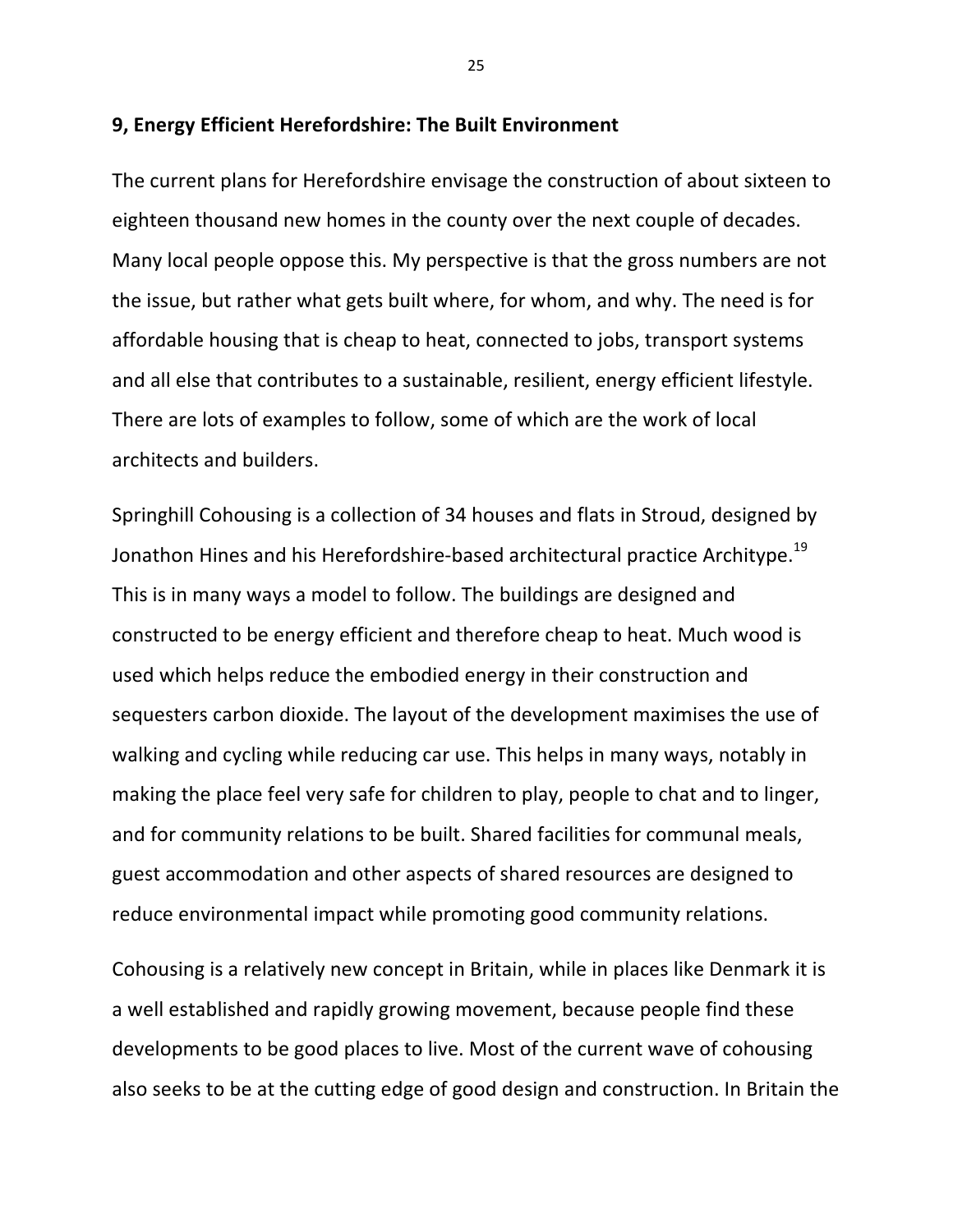Beddington Zero Energy Development, or BedZED, was built in 2000-2002 at Beddington in South London.<sup>20</sup> It was a mixed collection of 99 homes and 1,405 square metres of workspace, and was an early pioneer of building to One Planet Living Standards. Lancaster Cohousing is a collection of 41 homes, a range of office and workshop space and lots of shared facilities and resources.<sup>21</sup> Again the building design and construction seek to be at the cutting edge of good ecological sustainability, while fostering good community relations and maintaining affordability.

Many of the best architects and builders claim that building to these higher standards can be done at no extra cost. Jonathon Hines and Architype built St Luke's Primary in Wolverhampton and achieved BREEAM Excellent rating, very nearly Passivhaus standard, within the normal school new build budget. Lancaster Cohousing will have one very efficient central boiler instead of the 41 they would have needed if each house had its separate boiler, thus saving a considerable amount of money to invest in better insulation and the triple glazed windows, which are relatively standard now in Passive House buildings. With good design and construction, and the right policy frameworks and financial planning, energy efficient housing can be affordable housing, accessible to all. In Herefordshire Mandorla Cohousing is an embryonic group seeking to be the first cohousing project in the county to combine affordability with the very highest standards of new-build design and construction.<sup>22</sup> Integrating food production into new housing developments can also be a very useful way of enhancing quality of life while reducing carbon emissions, as has been done in many of the examples above, and should become the norm in future new build projects.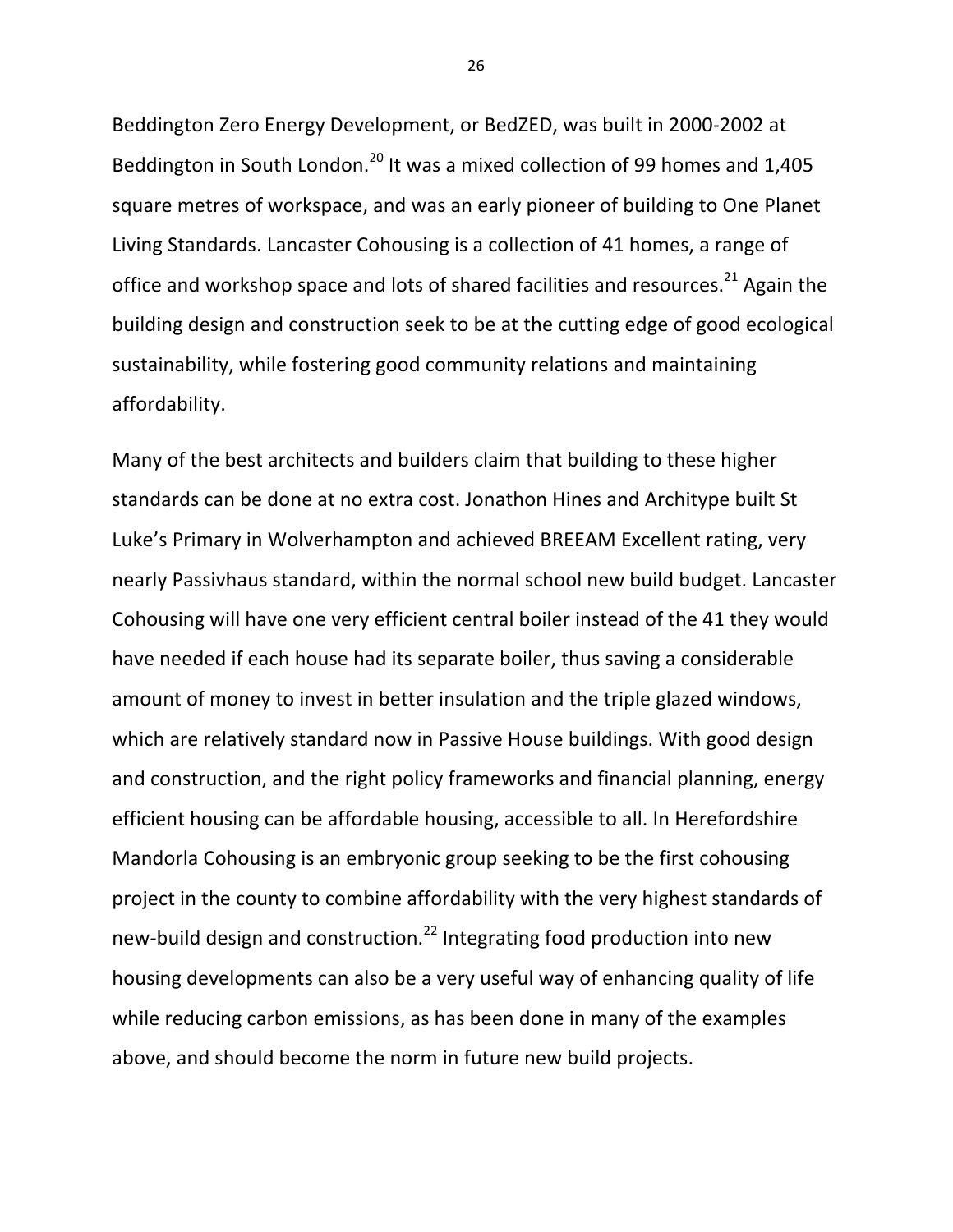Lars Carlson and Jonathon Hines have plans to build factory-made kit-form houses to Passive House standards. This is a style of construction that allows high standards to be achieved in a very cost efficient manner, and is standard practice in Sweden but not yet in use in Britain. There is also talk of building the new enterprise zone at Rotherwas to Passive House standards. Pembridge-based SEED homes has pioneered a model for building small developments of affordable, energy efficient, timber houses. $^{23}$  Here are some excellent opportunities for Herefordshire to be at the cutting edge of UK new build.

It must be stressed how important it is to get new-build right. As has been argued, designing and building to the highest standards of energy efficiency and ecological sustainability does not have to be expensive. It would be a great mistake to continue to build houses that will result in high energy bills, fuel poverty, high carbon emissions and eventual expensive eco-retrofitting. It is much better, and very much cheaper, to get it right at the outset. The construction of every new property within the county should be seen as an opportunity to put Herefordshire on the map, as a place where best practice is the norm.

Eco-retrofitting existing housing will become crucially important as a way of reducing energy bills, fuel poverty and carbon emissions while providing an increasing number of jobs, apprenticeships and new entrepreneurial opportunities. Two one-off eco renovations within the county highlight the possibilities. Local architect Andy Simmonds has renovated and extended a Victorian terraced house in Hereford, in large part to Passive House standards, and has demonstrated that these so called difficult-to-treat houses can be brought up to radically better standards of thermal efficiency. Harold Armitage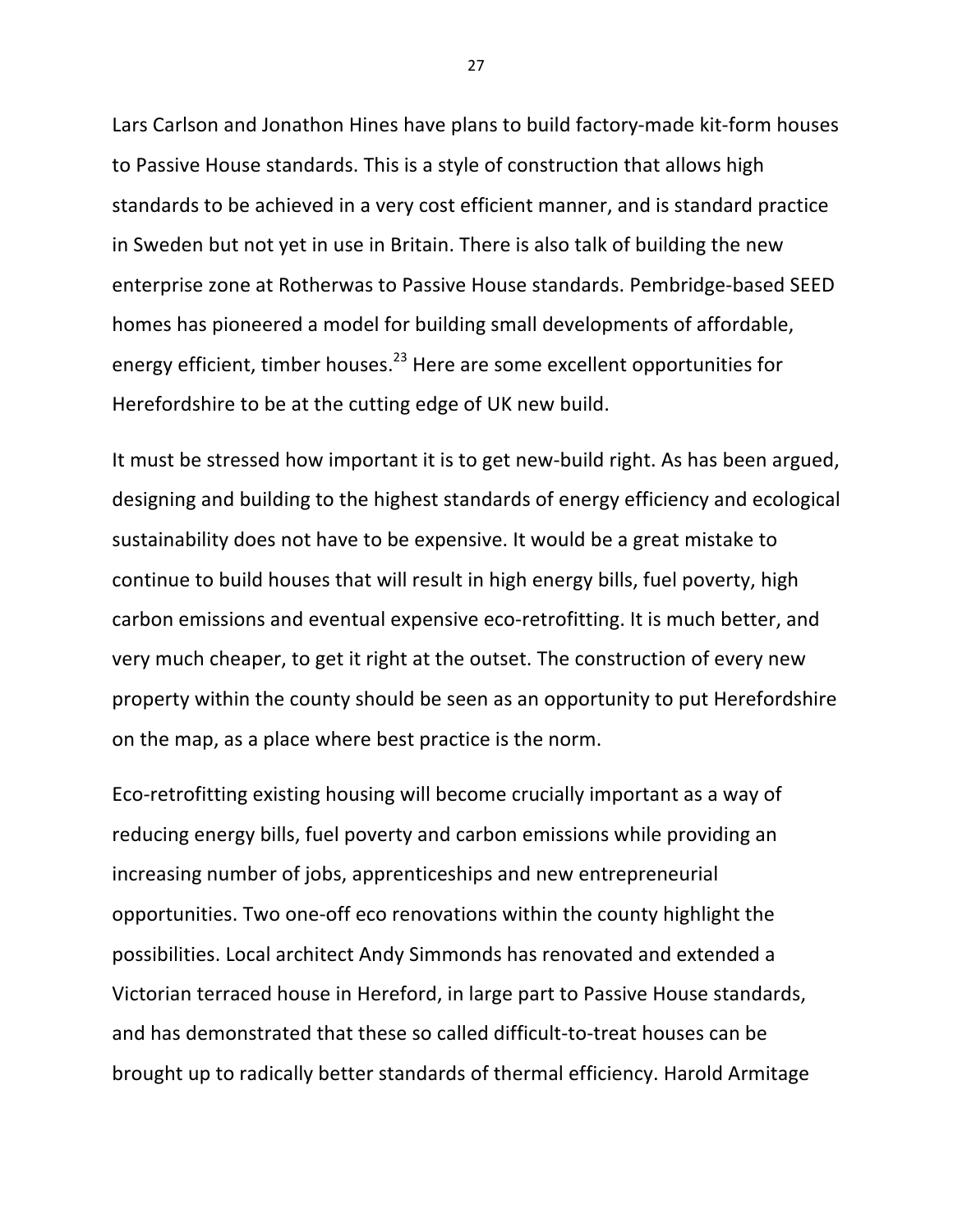undertook the most extraordinary self build project. With quadruple glazing, super-insulation and photovoltaic panels he has made his old 1930s bungalow in Cradley one of the first houses in the county to be a net energy exporter. The house is not connected to the gas mains, does not use oil or electric heating but uses passive solar gain, with the very occasional use of a wood-burning stove in prolonged cold and cloudy weather and with all wood grown on-site. His photovoltaic panels produce considerably more electricity than he and his wife use, so instead of energy bills they receive energy payments. Could this become the norm for houses of the future? Could most of the existing property within the county be eco-renovated to the standards set by these two local examples?

It is quite probable that some will follow the examples set by the likes of Andy Simmonds and Harold Armitage, but many will eco-renovate their properties to less ambitious standards. Much work is currently going on to make relatively small and incremental changes to the existing housing stock. This is to be welcomed and encouraged, and ever more ambitious standards are likely to become the norm as energy prices continue to rise.

# **10, Energy Efficient Herefordshire: Transport**

Transport policies often polarise opinion in Herefordshire, as elsewhere. Whether to build a by-pass or relief road around Hereford has been hotly debated for decades. Some argue for a western route, some for an eastern route, some for an entire ring road and yet others for no road at all. The general attitude for most of the twentieth century was that car use would continue to grow and that we could build ever more roads in order to accommodate this perceived need. Gradually the limitations of this approach have become all too evident.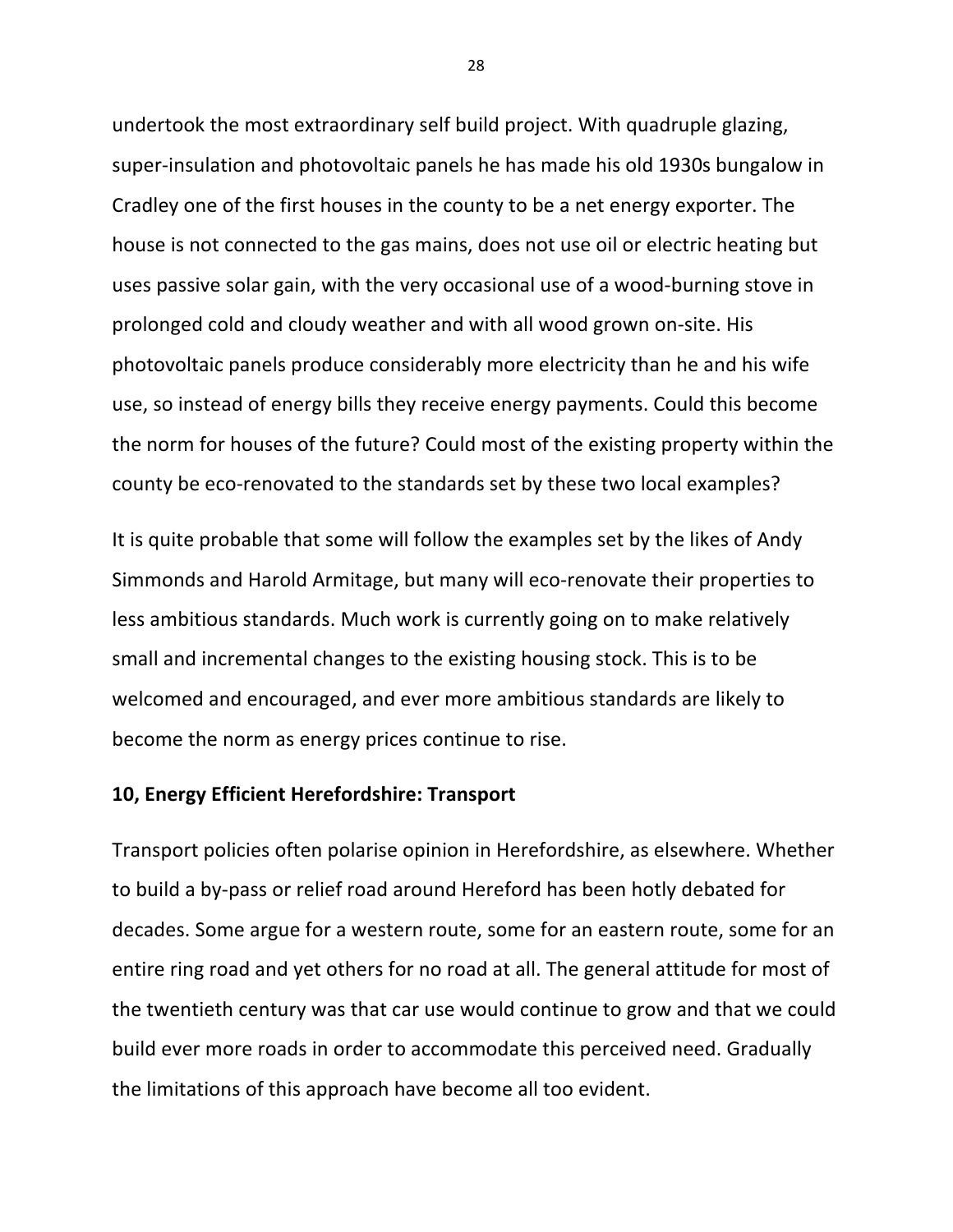Road transport has been one of the fastest growing sources of carbon emissions. Importing oil, now that the North Sea is in decline, has meant serious balance of payment problems for the Treasury. Numerous social, health and environmental arguments can be made against an excessively car-based transport system.

The clinching factor against planning for increasing provision for cars may be simple affordability. We may already have passed 'Peak Traffic'. For the last few years car numbers on UK roads have been falling as prices rise. Currently petrol is £1.35p per litre. The general consensus of opinion is that prices will rise erratically but persistently over the coming years. Herefordshire has many people who drive relatively long distances to do low paid work. Sheer economics may force many of us to change jobs and lifestyles. Car use may well decline erratically but persistently in lock-step with rising fuel costs.

Planning to minimize car dependence can have many advantages. We can improve the quality of life, improve health and wellbeing and reduce crime and anti-social behaviour by reducing car use in our urban areas. Copenhagen started systematically to reduce car parking spaces in 1962, and has continued to do so ever since. The former car parks became new spaces for artistic and cultural expression, and a source of great pride and focus for new businesses. Simultaneously provision for pedestrians, cyclists and public transport was improved, and Copenhagen is now regarded as one of the most pleasant cities to live, in no small part because it is not dominated by the private motor car.

The best new housing developments such as Forge Bank near Lancaster, or Springhill in Stroud, not only focus on making the buildings themselves very energy efficient but are designed to be very safe for people to walk, play and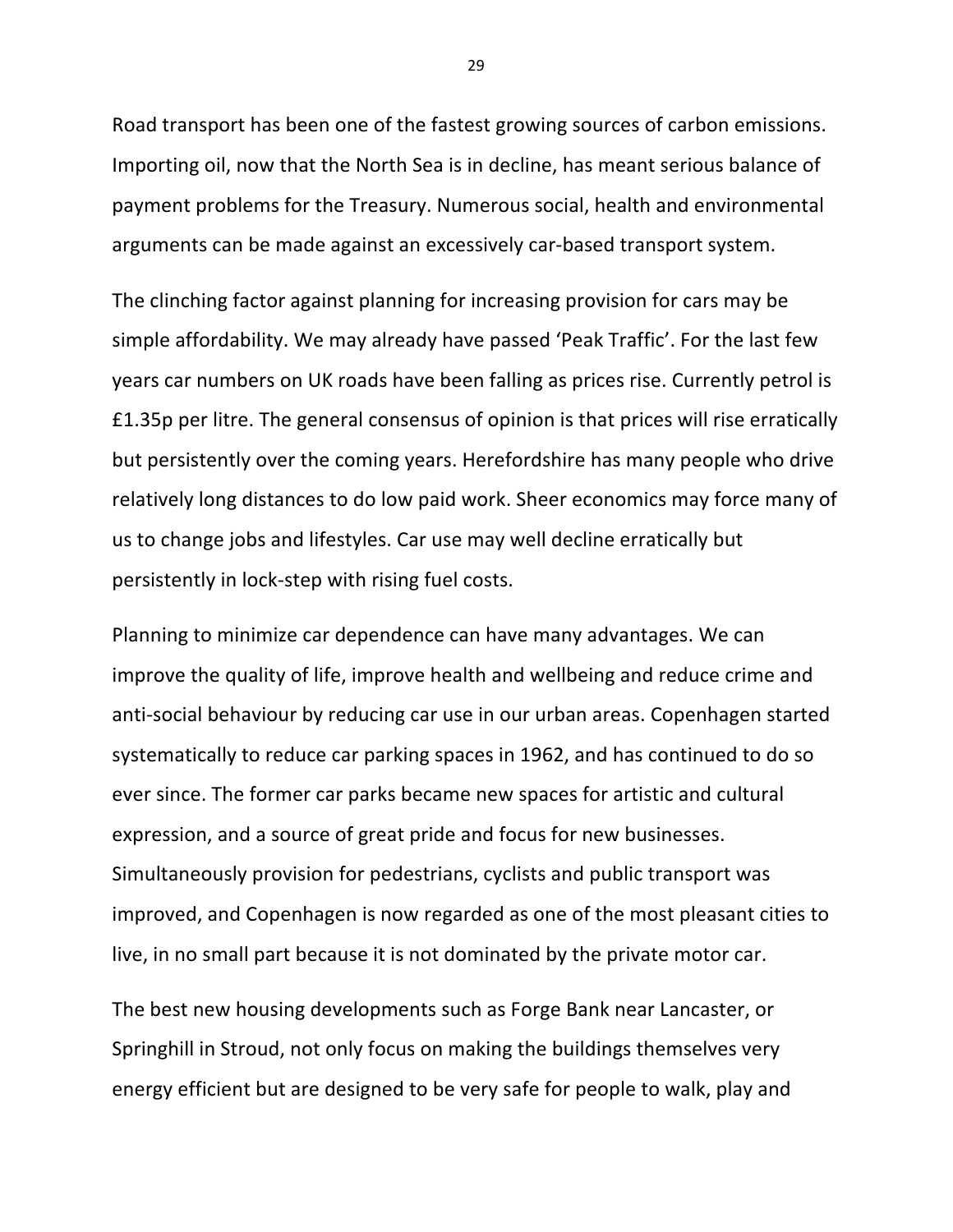cycle around, and car access is kept to a minimum. Through good design the new development of Vauban near Freiburg in Germany has managed to get car ownership down to only 19% of households, and this is declining as people realise the diverse benefits of living in a place that is designed for the post-individual car ownership era. Like Copenhagen it is a popular place to live.

Making walking, cycling and public transport feel safe, pleasant and accessible is often a very cost effective way of improving a broad basket of health, wellbeing, economic, traffic congestion and carbon emission indicators simultaneously. Improving broadband and increasing flexibility with working hours will also reduce the need to travel, especially at busy rush hour times, and thus further diminish the need for more roads. Walking buses and other arrangements to get children walking and cycling to school can be of great benefit with regard to reducing obesity, improving health and reducing traffic congestion.

The car will of course have a future beyond cheap oil. We in Herefordshire are fortunate to have the prospect of early deployment of the locally designed (and hopefully also locally manufactured) Riversimple hydrogen fuel cell cars. They, like other cars at the cutting edge of ecological sustainability are lightweight with a relatively slow upper speed of 50mph. Speed always comes with a high environmental footprint, and travelling more slowly and saving time by travelling less often and less distance is a critical lesson for the future.

One of the most interesting features of the Riversimple model is that instead of selling cars they will only lease them, retaining responsibility for their maintenance. This will help overcome the problem of designed obsolescence, so much a part of the old wasteful fossil economy.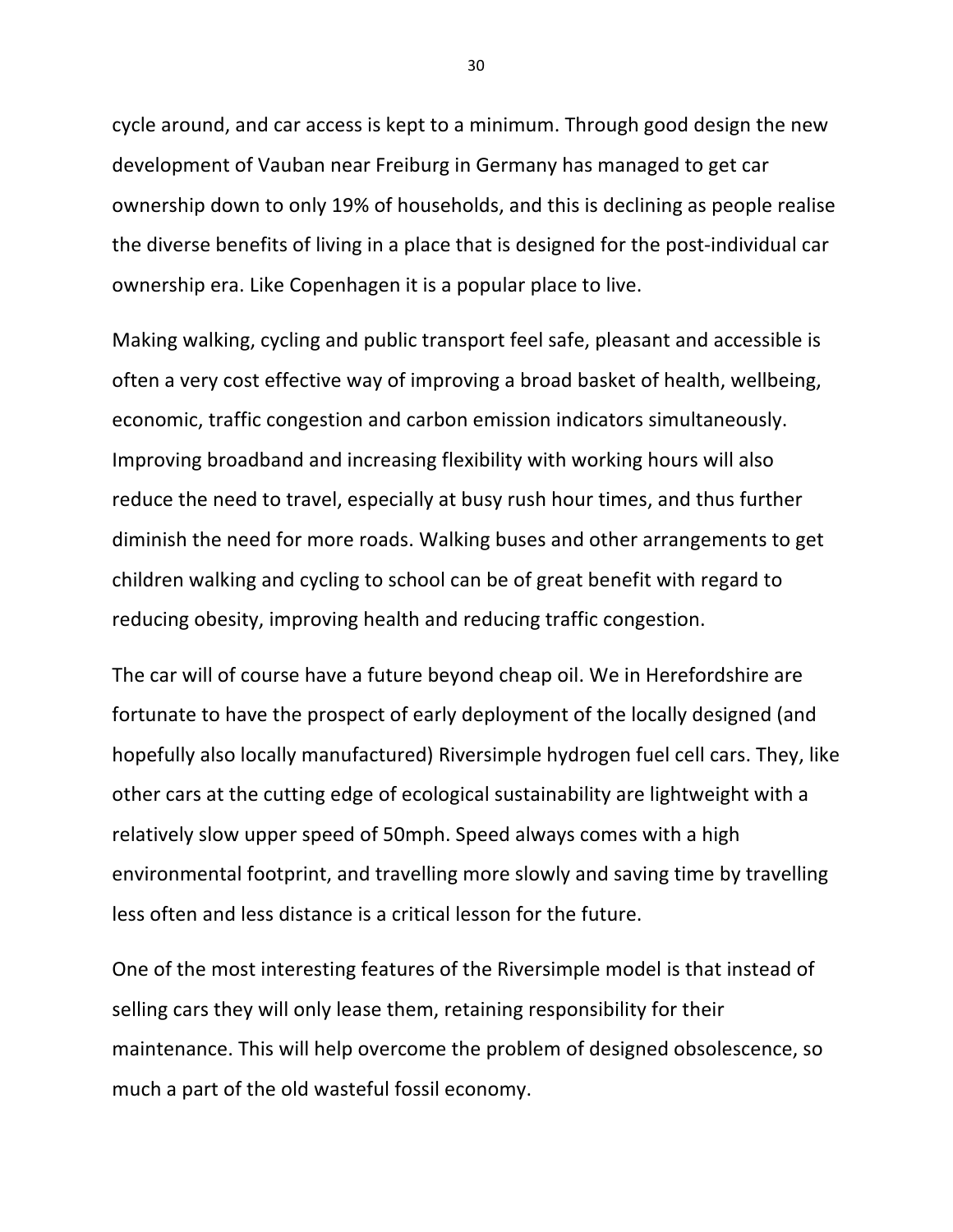Instead of individual car ownership as the transport norm the dominant model may shift to people walking, cycling and using public transport more, working more flexibly and often at least partly from home. Cars may be used from time to time by members of car sharing clubs, and these cars will increasingly be lightweight electric or hydrogen fuel cell cars. Colwall car sharing club has been running for a few years and St. James and Bartonsham club is just about to launch. Others no doubt will follow.

Planning for and adapting to the era beyond cheap fossil-fuels presents us with many challenges and opportunities. In redesigning our transport systems we can make Herefordshire a better place to live, with better health, less pollution and less carbon emissions and a higher quality of life.

# **11, Energy Efficient Herefordshire: Agriculture, Food and Farming**

Agriculture in Herefordshire faces a future full of tremendous challenges and opportunities. Uncertainties over future climatic conditions and water availability are a grave concern. Farming in Herefordshire also has a range of problems including the lack of opportunities for young people to enter farming, a lack of economic viability of many of the traditional farming methods and the isolation of many farmers struggling to manage on their own.

Our current system of farming in Herefordshire, as in most of the industrialized world, is highly dependent on inputs, mainly oil based, such as fertilizers and tractor fuels, and other finite resources such as phosphates which are deemed to be in short supply. There are two trends emerging. One trend is towards ever greater capital inputs and larger units of production, selling into global markets and increasingly utilizing genetically modified organisms. The other trend is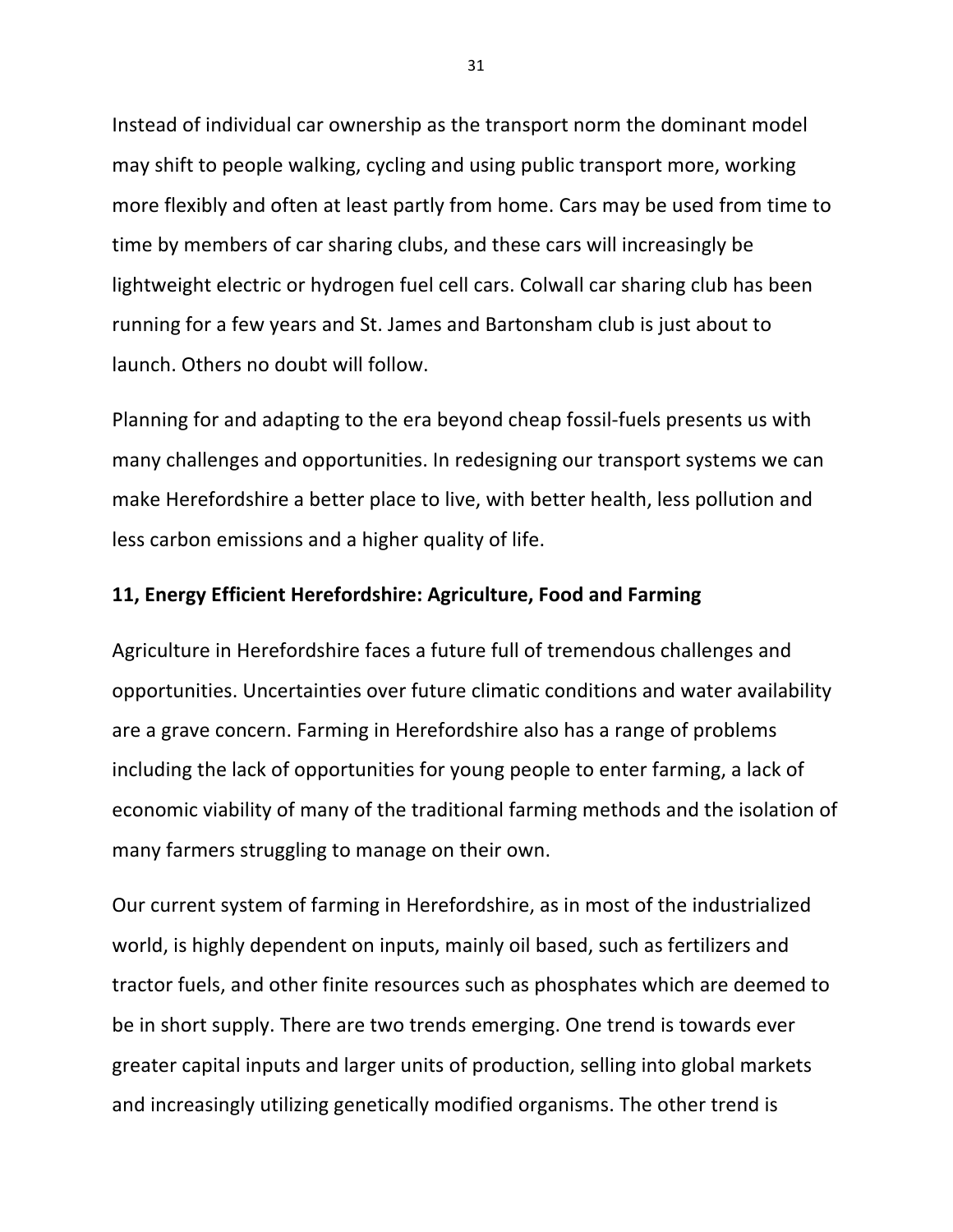towards more localised markets, smaller scale units (often organic and increasingly selling directly to consumers via farmers' markets and box schemes). Community-supported agriculture of this type offers great scope for future development. There are a growing number of commentators who argue that for agriculture to reduce its greenhouse gas emissions, reduce its water use, improve long-term soil fertility and become more generally resilient, it must follow the latter path. Colin Tudge argues that the UK needs a million more farmers. These new farmers will need to find new ways to grow and market their crops.

Localisation makes a lot of sense for food and farming. Farmers selling direct to consumers get many benefits, while consumers can get fresher local produce at a reasonable price. There are many examples of community-supported agriculture having a diverse range of benefits, including lowering carbon emissions and improving local health and wellbeing. Will Allen and the Growing Power project in Milwaukee has achieved a remarkable range of benefits through mass community involvement. The Incredible Edible Todmorden project in Lancashire aims to feed Todmorden with food grown within a 5 mile radius of the town and if this is possible in Todmorden, why not in Hereford? Ford Hall Farm in Shropshire is one of the UK's first community land initiatives, where 8,000 investors work with the farmer to develop a very interesting model of community-supported agriculture. This provides another useful lesson in how we in Herefordshire might develop.<sup>24</sup>

There are tremendous opportunities for Herefordshire farmers to become involved in the new energy economy. Growing energy crops for anaerobic digesters, feeding slurry into algal bio-reactors, locating wind turbines and photovoltaic arrays on the farm, all offer great benefits if done well. Working with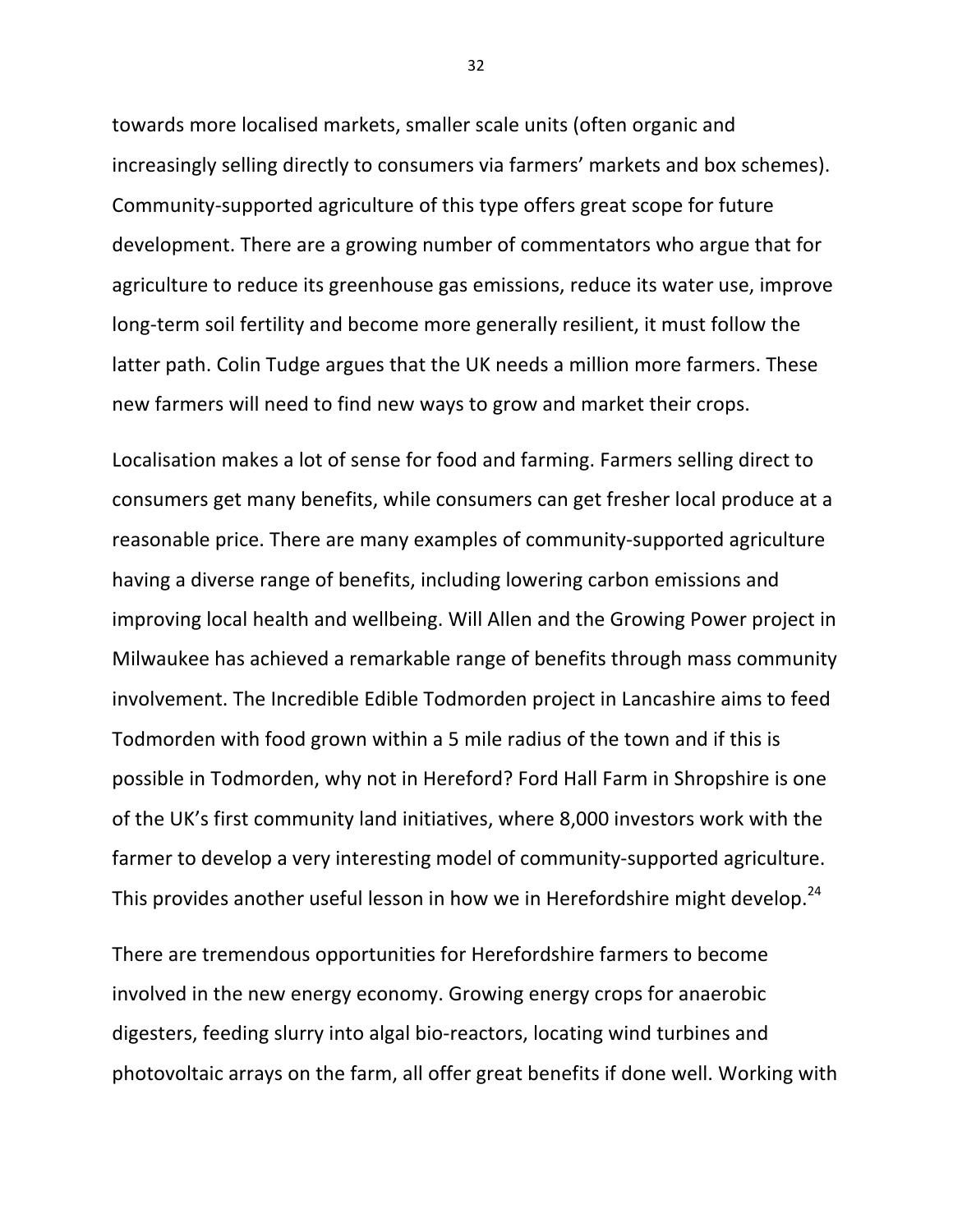communities is of great importance: in Mid Wales many communities have become divided over the issue of wind turbines. If these schemes had been designed more as they are in Denmark, where the economic returns are spread broadly across the whole community rather than being focused on one or two individual landowners, community relations could have been fostered rather than destroyed.

Soils hold twice as much carbon as all terrestrial vegetation, and as carbon sequestration becomes ever more important in the battle to contain climate change, the farming practices that sequester most carbon may become the focus of agricultural grants and payments. Managing livestock to this end offers great potential as authors such as Graham Harvey have argued, and some local farmers, such as Will Edwards, are doing pioneering work in this area. Greater use of composts, green manures, bio-char, rock dust, no-till, agro-forestry and permaculture all potentially increase sustainable agricultural production, longterm soil fertility, soil and water conservation and carbon sequestration, and all need greater research, development and deployment.

#### **12, Building the Partnerships, Doing the Work**

For Herefordshire to gain the widest possible range of benefits as we make the transition to a post fossil-fuel based economy we will need to build strong partnerships between a wide variety of stakeholders. At present the necessary debates are often fragmented. A meeting, or rather an ongoing process, could be organised by the widest possible range of groups. Key players might include the Bulmer Foundation and New Leaf team behind this report, the two local MPs, councillors of all political parties (including the cabinet and the It's Our County,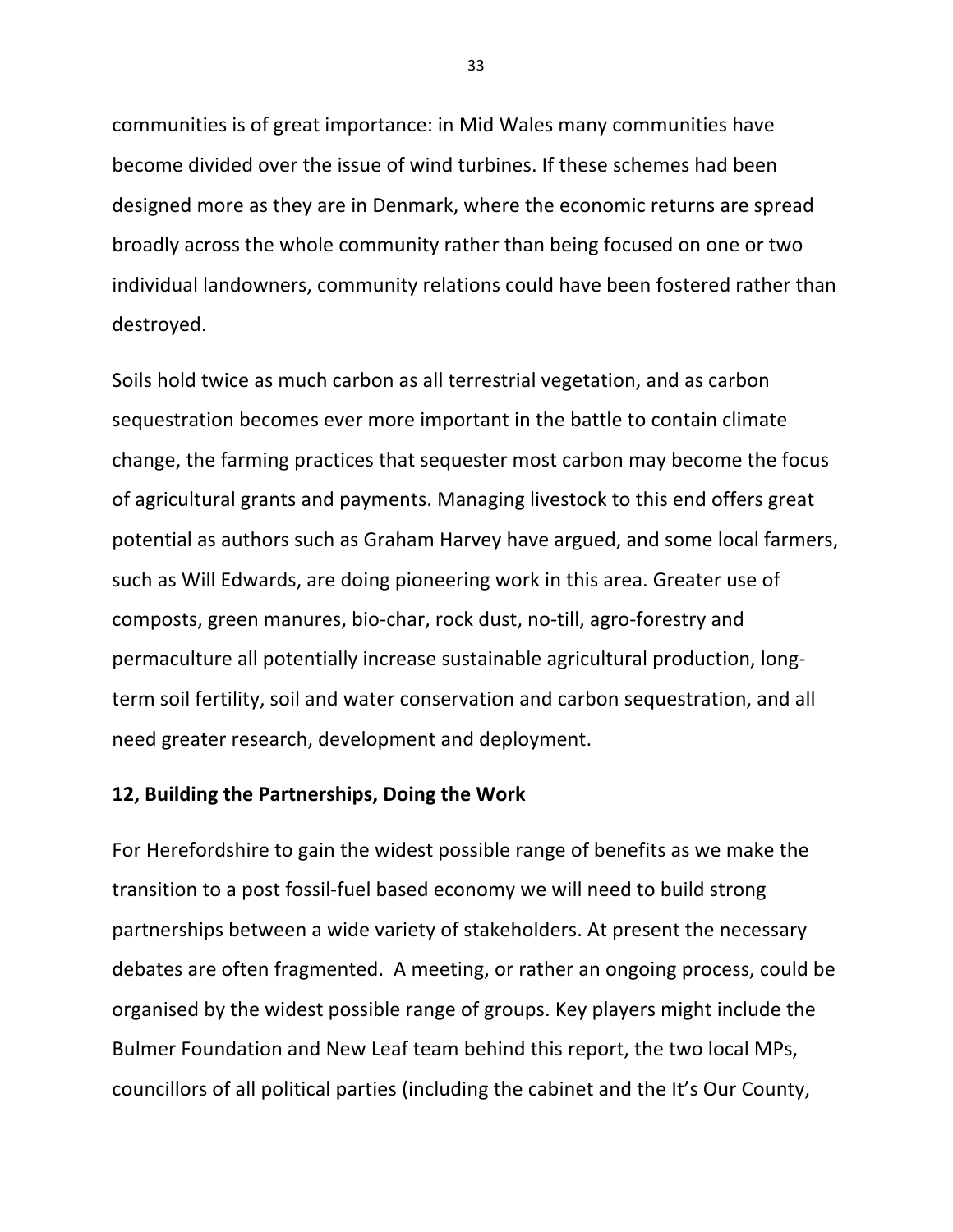Green and other opposition groups), business organisations including the Herefordshire Business Board, the Chamber of Commerce, METNET (Marches Environmental Technology Network), the Herefordshire Conservative Business Forum, green groups such as HITA (Herefordshire in Transition Alliance), Herefordshire Friends of the Earth, nature conservation groups such as the Nature Trust and RSPB, community groups such as Community First, the Third Sector Board and HVOSS (Herefordshire Voluntary Organisations' Support Service), organisations such as Western Power Distribution and Welsh Water with responsibilities for delivering our electricity and water, and various organisations representing food and farming. We should also seek to draw in potential partner organisations that have specific things to offer, such as universities and global technology companies that are developing key renewable energy and smart grid technologies. All these groups need to meet together to discuss the future and to build on the actions already underway to improve the future for the people of Herefordshire. I welcome the invitation from John Jarvis, leader of Herefordshire Council, to contribute to the Herefordshire 2020 Vision process and hope that this report adds to that dialogue.

<u> 1989 - Johann Stein, fransk politik (d. 1989)</u>

 $^2$  I and many others have been advocating this for some years. We were often dismissed as hopelessly idealistic. As of March 2012, the goal of achieving 100% renewables for all sectors of the economy is now official government policy in Denmark. It is expected that other countries will follow the Danish lead. <http://thinkprogress.org/romm/2012/03/27/452736/all-of-the-above-energy-policy-denmark-commitment-100 renewable-energy-by-2050> <sup>3</sup>

<sup>1</sup> http://www.decc.gov.uk/en/content/cms/news/pn12\_002/pn12\_002.aspx

 $3$  This figure is a 'back of the envelope' estimate. (It includes electricity, oil and gas used within the county, but not the embodied energy in materials such as cement, fertilizers and consumer products.) Pete Linnell initially worked out the £500,000,000 figure. I then tried to verify or to disprove the figure by cross checking with various people and using various methodologies, and the consensus was that the figure was broadly correct.. I have asked the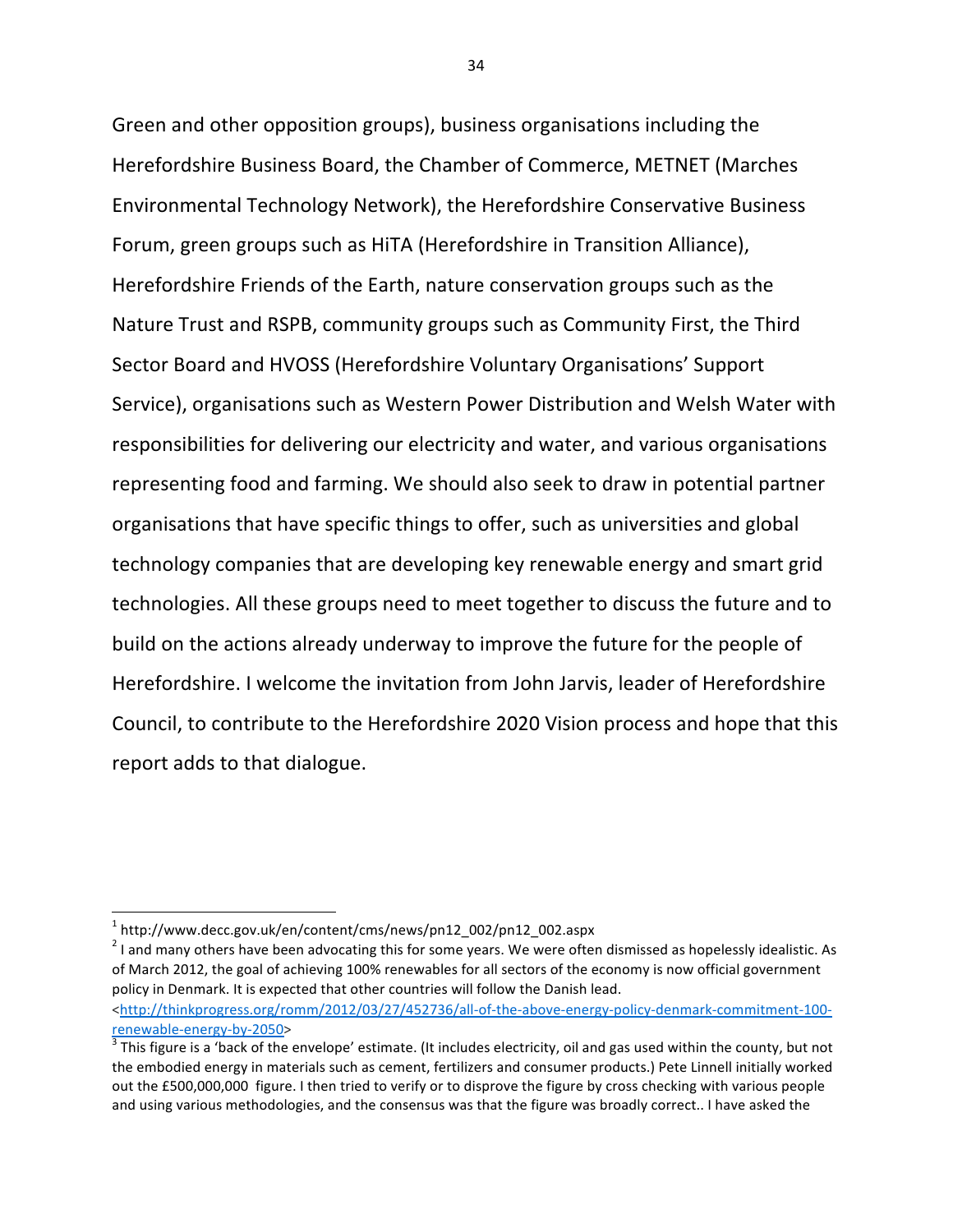Chamber of Commerce and Herefordshire Council. Perhaps surprisingly neither organisation, as far as I can ascertain, had ever tried to calculate an overall figure. If anyone has done a proper calculation both Pete Linnell and I should be grateful to see the figures. Many factors will influence the overall figure: a cold winter, an economic upturn, or poor planning decisions could all increase the figures, in the short, medium or longer term. Whatever the figure is, the probability is that it will increase dramatically now we are in the post Peak Oil era, if we do not systematically plan energy savings and the conversion of the economy to renewables. (In the few months since we first started using this figure energy prices have continued to rise.)

 $4$  This figure assumes the target of 80% reduction by 2050 is the correct goal. The latest science strongly suggests a much more ambitious target is necessary to avert climatic catastrophe: 100% plus considerable sequestration, so effectively a 110% reduction by 2050.

 $^5$  Even the IEA, who for many years refused to consider Peak Oil, now acknowledge that conventional oils peaked in 2006. http://www.energybulletin.net/stories/2010-11-11/iea-acknowledges-peak-oil

 $6$  The following are just the tip of the iceberg; there are of course thousands more works I could cite, but these are some of most interesting and influential.

Zero Carbon Britain http://www.zerocarbonbritain.com/

Olivier and Simmonds, Less is More http://aecb.net/news/wp-content/uploads/2012/02/LessIsMore-03.02.12-V1.0.pdf

Jacobson & Delucchi http://www.scientificamerican.com/article.cfm?id=a-path-to-sustainable-energy-by-2030 Roy Morrison http://www.ecocivilizationweebly.com/building-an-efficient-renewable-grid-op-ed.html Desertec http://www.desertec.org/

Gregor Czisch http://blogs.ft.com/energy-source/2010/07/13/gregor-czisch-on-the-super-grid/#axzz1oWKoylzn <sup>7</sup> A term coined by Herbert Girardet and Miguel Mendonca in 'A Renewable World' 2009, Green Books

a<br>
Antericoncanomic mental mental media (news-en/3886<br>
a http://en.wikipedia.org/wiki/Frederikshavna and

http://www.energycity.dk/fundanemt/files/Chapter\_Sustainable\_Towns\_v5.pdf

<sup>10</sup> http://www.eco-island.org/hub/eco-tv Dave Green, the founder and CEO on their TV channel http://www.eco-island.org/hub/eco-valley partner organisations

http://www.itm-power.com/page/62/EcoIsland.html hydrogen and energy

http://www.eco-island.org/assets/docs/20111028\_ecoisland\_charter.pdf Eco-Island charter

http://www.eco-island.org/hub/vision Eco-Island vision

http://www.edie.net/news/news\_story.asp?src=nl&id=21309 press article  $\frac{11}{11}$  Again this figure is no more than a back of the envelope guesstimate, and again, if anyone has done the

calculation I would like to see their figures. Obviously estimates will vary enormously, the variables are many and there is no well trodden path to follow.

 $12$  As a member of the Claverton Energy Discussion Group I follow the email comments of several hundred of the world's leading authorities on this. This ratio I've heard from many people, notably Roy Morrison, Director, Office for Sustainability, Southern New Hampshire University, USA.<br><sup>13</sup> http://www.fintrydt.org.uk/ and my previous recommendations

http://www.herefordshirenewleaf.org.uk/sites/www.herefordshirenewleaf.org.uk/files/30%20inspirations%20%2 030%20suggestions%20v4doc%20\_2\_\_0.pdf<br><sup>14</sup> http://www.sharenergy.coop/woolhope/about/

<sup>15</sup><br>http://www.zerocarbonbritain.com/<br><sup>16</sup> http://en.wikipedia.org/wiki/G%C3%BCssing<br><sup>17</sup> http://www1.aston.ac.uk/ebri/<br><sup>18</sup> http://insideclimatenews.org/news/20090603/how-china-spreading-word-about-going-low-carbon and http://www.csmonitor.com/Innovation/Energy/2009/0810/how-baoding-china-becomes-world-s-first-carbonpositive-city<br>
<sup>19</sup> http://www.architype.co.uk/projects<br>
<sup>20</sup> http://en.wikipedia.org/wiki/BedZED<br>
<sup>21</sup> http://www.lancastercohousing.org.uk/<br>
<sup>22</sup> http://www.cohousing.org.uk/new-group-herefordshire-mandorla-cohousing

<u> 1989 - Andrea Andrew Maria a San Andrew Maria a San Andrew Maria a San Andrew Maria a San Andrew Maria a San </u>